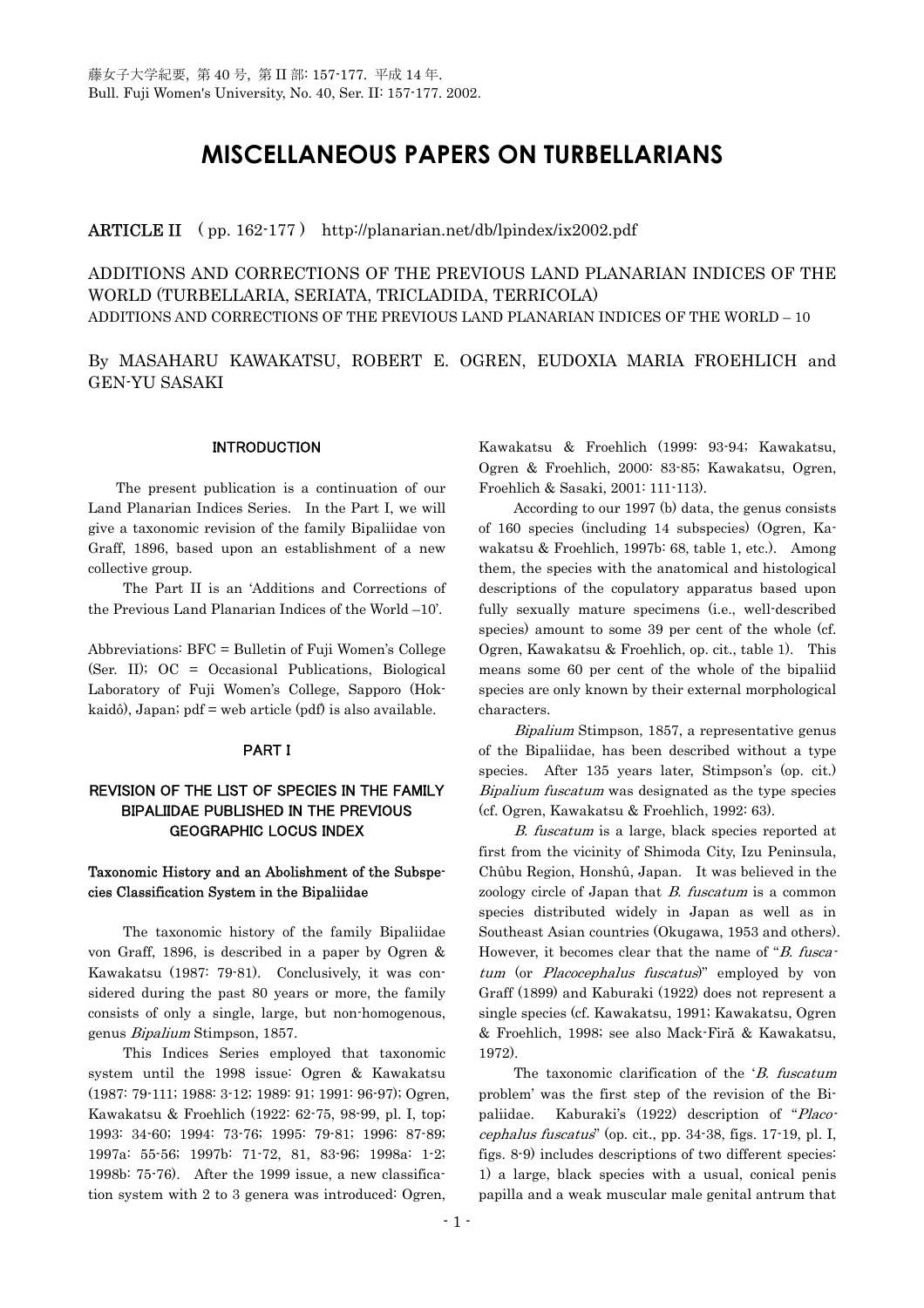opens to the common antrum; 2) another species having a similar external appearance, with a weakly developed penis papilla and a very thick, tubular, muscular male antrum that opens to the genital pore (male genital pore).

In conclusion, the former is *Bipalium fuscatum* Stimpson, 1857, and the latter, transferred into a new genus Novibipalium Kawakatsu, Ogren et Froehlich, 1998, was named as Novibipalium falsifuscatum Kawakatsu, Ogren et Froehlich, 1998. The other 2 Japanese species were also transferred into the same genus: Novibipalium trifuscostriatum (Kaburaki, 1922) and Novibipalium venosum (Kaburaki, 1922).

 "Placocephalus fuscatum" from Buitenzorg, Java, in Indonesia (also from India?), reported by von Graff (1899: 220-221, fig. 66, pp. 461-462, taf. VIII, figs. 8-13) was named as Novibipalium alterifuscatum Kawakatsu, Ogren et Froehlich, 1998. (Cf. Ogren, Kawakatsu & Froehlich, 1999: 93-94.)

The second step of the revision of the Bipaliidae was the separation of 22 species (including 2 subspecies) based upon the anatomical character in the female copulatory organ proposed by Ogren & Sluys (2001). These Bipalium species from Madagascar, India, Sri Lanka, China, Sarawak in Indonesia, and West Malaysia were transferred into a new genus Humbertium Ogren et Sluys, 2001.

cies may have a confusion. Humbertium negritorum rum negritorum von Graff, 1899, was reported from Among them, the taxonomic position of 2 subspepalnisium (de Beauchamp, 1930) is known from India. Another nominotypical subspecies, Bipalium negritothe Philippines based upon non-sexual specimens (cf. Ogren & Kawakatsu, 1987: 97).

Humbertium univittatum subboreale (Sabussowa, 1925) is known from Central China. Another nominotypical subspecies, Bipalium univittatum univittatum Grube, 1866, was reported from Southern India (Madras) based upon non-sexual specimens. Although redescriptions of  $B$ . univittatum including genital anatomy were published by von Graff and de Beauchamp (1930b), the taxonomy of Grube's old, original species is uncertain (cf. Ogren & Kawakatsu, 1987: 105-106).

The best solution of the taxonomic confusion mentioned above is an abolishment of the subspecies classification system in the Bipaliidae. Namely, 14 subspecies (including 7 nominotypical subspecies) listed in the previous Index (Ogren & Kawakatsu, 1987 = BFC25) should be elevate to the rank of species as listed below. (Abbreviations: BFC25 = Bull. Fuji Women's College, ser. II, no. 25; FCA = figure of the copulatory apparatus.)

1. Bipalium everetti Moseley, 1875. Genital anat-

omy of the copulatory apparatus was given by de Beauchamp (1925, 1926). Sarawak / E. Malaysia. BFC25 (p. 85).

- 2. Bipalium longitudinalis de Beauchamp, 1933. FCA is not known. N. Borneo / E. Malaysia. BFC25 (p. 85).
- 3. Bipalium marginatum Loman, 1887. FCA was given by von Graff (1899). Java and N. Celebes (Sulawesi) / Indonesia. BFC25 (p. 95).
- 4. Bipalium jansei Müller, 1907. FCA is not known. Java / Indonesia. BFC25 (p. 95).
- 5. Bipalium negritorum von Graff, 1899. FCA is not known. The Philippines. BFC25 (p. 97).
- 6. Bipalium palnisium de Beauchamp, 1930. FCA is known. Palnis / India. BFC25 (p. 97).
- 7. Bipalium penzigi Müller, 1902. FCA is known. Java / Indonesia. BFC25 (p. 98).
- 8. Bipalium alternans de Beauchamp, 1930. FCA is known. Sumatra / Indonesia. BFC25 (p. 98).
- 9. Bipalium phebe Humbert, 1862. FCA is known. Peladenis, Ceylon / Sri Lanka.
- 10. Bipalium transversefasciatum Müller, 1902. FCA is not known. Malay Peninsula / Malaysia. BFC25 (p. 99).
- 11. Bipalium ravenalae (von Graff, 1899). FCA was given by Mell (1902). Madagascar. BFC25 (p. 100).
- 12. *Bipalium bimaculata* (von Graff, 1899). FCA is not known. Madagascar. BFC25 (p. 100).
- 13. Bipalium univittatum Grube, 1866. FCA was given by von Graff (1899) and de Beauchamp (1930). Madras and Palnis / India.
- 14. Bipalium subboreale Sabussowa, 1925. FCA is known. Ch'inghai Hsing / N. China. BFC25 (p. 106).

#### Correction of TABLE I in Ogren & Sluys' (2001) Paper

 A list of Humbertium species is given on page 203 of Ogren & Sluys' (2001) paper. Two Bipalium species (formerly classified as subspecies) listed in the foregoing list of the present article were already transferred into *Humbertium*. They are as follows:

> Humbertium phebe (Humbert, 1862). See No. 9 in the list.

> Humbertium ravenalae (von Graff, 1899). See No. 11 in the list.

The other 2 Humbertium subspecies listed in TABLE I of Ogren & Sluys' (2001) paper should be corrected as follows:

 Humbertium palnisium (de Beauchamp, 1930) for Humbertium negritorum palnisium (de Beauchamp, 1930). See No. 6 in the list.

Humbertium subboreale (Sabussowa, 1925) for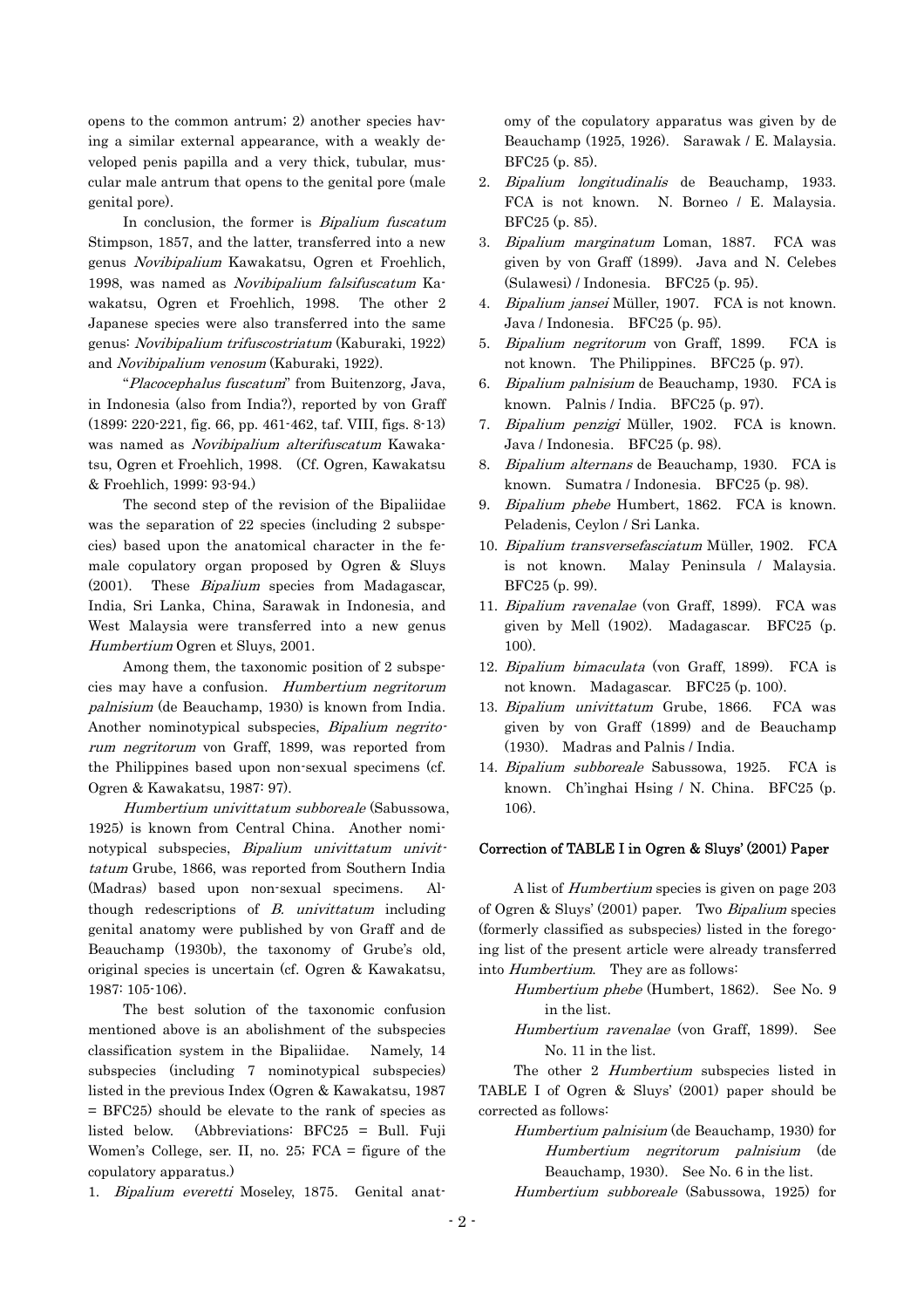Humbertium univittatum subboreale (Sabussowa, 1925). See No. 14 in the list.

#### Revision of the Family Bipaliidae

Due to the elevation of 14 subspecies to the rank of species and an addition of a few number of species, the family Bipaliidae now consists of 3 genera and 169 species in total (143 species in *Bipalium* s.l., 22 species in Humbertium and 4 species in Novibipalium).

In *Bipalium* s.l., the genital anatomy of 48 species (ca. 34%) are known. However, the remained 95 species (ca. 66%) were described by non-sexual specimens. This fact supplies a reason for prevent an appropriate progress of taxonomic revision of the Bipaliidae.

We now propose the subdivision of the genus  $Bi$ palium s.l. into 2 genera, i.e., the genus Bipalium s.s. (a group of the genital anatomy is known) and a collective group (uncertain bipaliid species which will be tentatively classified under this group). Although being of no value for improving the bipaliid taxonomy itself, in practice this procedure can be of help in immediately informing about non-classified species with unknown genital anatomy.

 From the foregoing standpoint and consideration, definitions of the family Bipaliidae and 4 genera (including a new Collective Group) are given below.

## Definitions of the Family Bipaliidae and 4 Genera

#### Family Bipaliidae von Graff, 1896

 Definition: Body elongate and flattened, with a semilunar head; with numerous, small marginal eyes and sensory groove around the head; creeping sole begins at the base of head plate.

Type genus: Bipalium Stimpson, 1857.

#### Genus Bipalium Stimpson, 1857

 Definition: Bipaliidae with simple copulatory organs and without accessory ducts, or copulatory bursa; male and female exit ducts are separated by a fold of tissue before they enter the common genital antrum.

 Type species: Bipalium fuscatum Stimpson, 1857. Cf. Ogren, Kawakatsu & Froehlich (1992: 63); Kawakatsu, Ogren & Froehlich (1998: 84-85, figs. 1 and 2).

#### Genus Humbertium Ogren et Sluys, 2001

 Definition: Bipaliidae with ovovitelline ducts turning dorsally before reaching the genital pore and having an anterodorsal entrance to the female organ.

 Type species: Perocephalus ravenalae von Graff, 1899. [Copulatory apparatus described by Mell (1902, pl. XXXI, fig. 3)].

Cf. Ogren & Sluys (2001: 201).

# Genus Novibipalium Kawakatsu, Ogren et Froehlich, 1998

 Definition: Bipaliidae sharing many features with Bipalium; male genital organ has the key character in the form of its highly muscular male antrum wall which can evert into an elongate penis sheath (pseudophallus), which provides a secondary or distal ejaculatory duct; reduction or absence of the penis papilla.

Type species: *Bipalium trifuscostriatum* Kaburaki, 1922.

 Cf. Kawakatsu (1991); Kawakatsu, Ogren & Froehlich, 1998: 87.

# Genus Diversibipalium Kawakatsu, Ogren, Froehlich et Sasaki, gen. nov. (collective group)

Definition: Bipaliidae, but not classifiable into present taxonomic genera because of insufficient morphological information; geographical distribution largely in Asia (the Far East and Southeast Asia) and Indo-Pacific islands (the eastern part of the Palaearctic Subregion of the Holarctic Region and the Paleotropical Kingdom). A collective group to temporarily assign species inquirendae and nomina dubia.

 No type species. Cf. ICZN, 4th Ed., 1999, Art. 42. 3.1.

Etymology: The new generic name of *Diversibi*palium is from Latin. Diversi (different, various, diver $sity$ ) + bipalium. Gender is the same with *Bipalium* (neuter).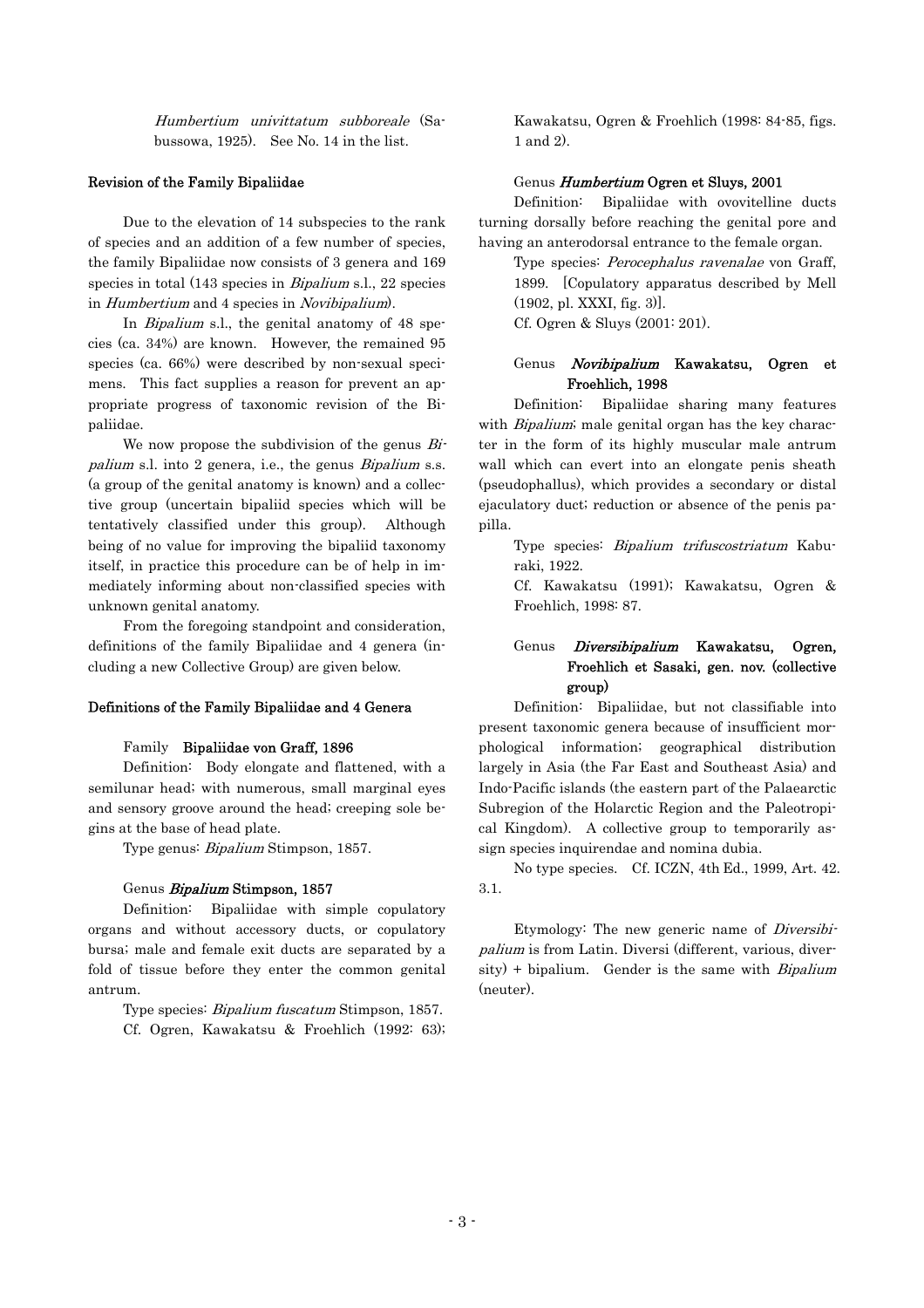Table 1. A list of bipaliid species with information on copulatory organ and geographical location.

# Family BIPALIIDAE von Graff, 1896

Genus BIPALIUM Stimpson, 1857

Bipalium adensameri von Graff, 1899  $+$  Indonesia - Java ; Vietnam Bipalium admarginatum de Beauchamp, 1933 + E. Malaysia  $Bipalium adventitium Hyman, 1943 + U. S. A. (CA, MA, NY, PA, TN)$ Bipalium alternans de Beauchamp, 1930 + Indonesia - Sumatra Bipalium bergendali (von Graff, 1899) + Indonesia - Java ; W. Malaysia ; Singapore Bipalium cantori (Wright, 1860)  $+?$  China (NEC)  $Bipalium choristosperma$  de Beauchamp, 1925  $+ E.$  Malaysia Bipalium crassatrium de Beauchamp, 1939 + Vietnam Bipalium fuscatum Stimpson, 1857 **+ Japan (CJ)** Bipalium haberlandti von Graff, 1899  $+$  Indonesia - Java ; Singapore Bipalium distinguendum Müller, 1907 + Indonesia - Natuna Is. Bipalium dubium Loman, 1890 + Indonesia - Sumatra ; Vietnam Bipalium ephippium Loman, 1890 **+ Indonesia** - Sumatra Bipalium everetti Moseley, 1875  $+ E$ . Malaysia Bipalium fuscolineatum Kaburaki, 1922 + Japan (NJ) Bipalium gestroi von Graff, 1894 + Indonesia - Sumatra Bipalium glaucum (Kaburaki, 1922)  $+$  Japan (CJ) Bipalium gracile Loman, 1890  $+$  Indonesia - Java ; Singapore Bipalium graffi Müller, 1902 **+ E. Malaysia** ; Singapore Bipalium hilgendorfi (von Graff, 1899)  $+$  Japan (NJ, CJ) Bipalium interruptum von Graff, 1899 + Indonesia - Java Bipalium javanum Loman, 1883  $+$  Indonesia - Java & Sumatra ; E. Malaysia; Singapore ; Sri Lanka ; Thailand

## Bipalium kewense Moseley, 1878<sup>\*1</sup> + Cosmopolitan : Austria ; Belgium ; Czechoslo-

vakia ; Finland ; Germany ; Ireland ; Norway ; Poland ; Portugal ; U. K. ; Israel ; Cambodia ; India ; Indonesia - Java, - Natuna Is., - Sulawesi, - Sumatra ; E. & W. Malaysia ; Philippines ; Singapore ; Sri Lanka ; Thailand ; Vietnam ; China (NEC) ; Hong Kong, China ; Japan (CJ, SJ, SWI) ; Taiwan ; Fiji ; Hawaii, U. S. A. ; Palau Is. ; Tonga ; Australia (QLD, NSW, VIC, SA, WA) ; New Zealand ; Azores Is. ; Cape Verde ; Madeira ; Saint Helena ; La Réunion ; Madagascar ; Canada (Manitoba & Ontario) ; U. S. A. (AK, AL, CA, DC, FL, GA, IL, KY, LA, MA, MD, ME, MI, NJ, NC, OH, PA, SC, TN, TX, UT, VA, WA) ; Bermuda Is. ; Costa Rica ; Jamaica ; Panama ; Argentina ; Brazil ; Colombia ; Peru ; Uruguay \*1 Bipalium costaricense Hyman, 1939, is a synonym of B. kewense.

| Bipalium kisoense Kaburaki, 1922                           | $+$ Japan (CJ)                          |
|------------------------------------------------------------|-----------------------------------------|
| Bipalium kraepelini (Ritter · Záhony, 1905)                | + Indonesia · Java                      |
| <i>Bipalium marginatum</i> Loman, 1887                     | + Indonesia -Java & Sulawesi            |
| <i>Bipalium mjobergi</i> de Beauchamp, 1925                | + E. Malaysia                           |
| Bipalium monolineatum Kaburaki, 1922                       | $+$ Japan (CJ)                          |
| <i>Bipalium moseleyi</i> Loman, 1887                       | + E. Malaysia                           |
| Bipalium myadenosum de Beauchamp, 1939                     | + Vietnam                               |
| Bipalium nigrum (Ritter - Záhony, 1905)                    | + Indonesia · Java                      |
| <i>Bipalium nobile</i> Kawakatsu et Makino, 1982           | $+$ Japan (NJ, CJ, SJ)                  |
| <i>Bipalium ochroleucum</i> Kaburaki, 1922                 | $+$ Japan (CJ)                          |
| <i>Bipalium pennsylvanicum</i> Ogren, 1987                 | $+ U$ . S. A. (PA); Japan (CJ)?         |
| Bipalium penrissenicum Kawakatsu, Ogren et Froehlich, 1998 | + E. Malaysia · Sarawak (Mt. Penrissen) |
| <i>Bipalium penzigi</i> Müller, 1902                       | + Indonesia · Java                      |
| Bipalium persephone de Beauchamp, 1939                     | + Vietnam                               |
| <i>Bipalium poiense</i> de Beauchamp, 1925                 | + E. Malaysia                           |
| Bipalium rigaudi von Graff, 1894                           | + India ; Vietnam                       |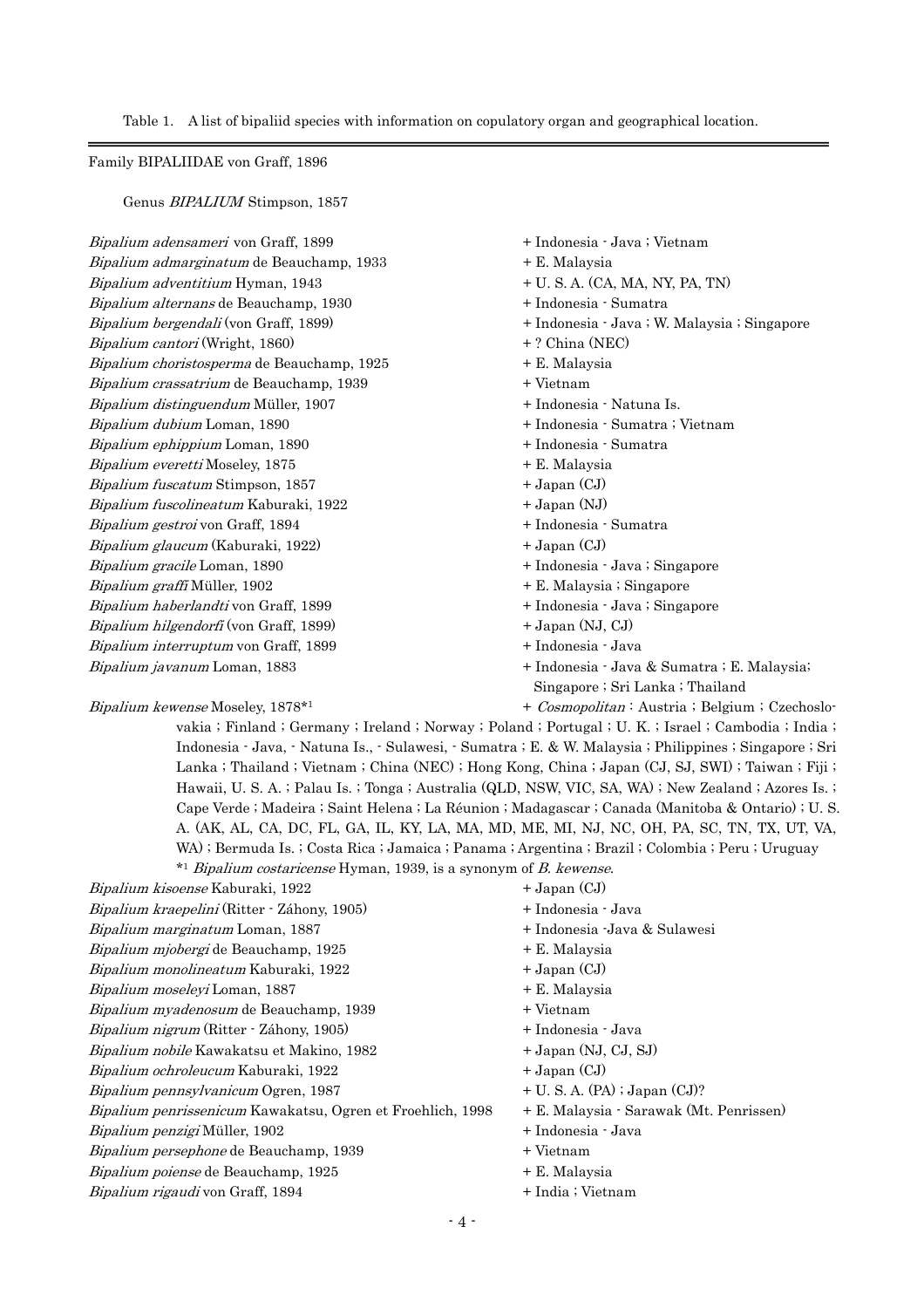Bipalium robiginosum von Graff, 1899 + Indonesia - Java ; Singapore Bipalium semperi (von Graff, 1899) + Philippines Bipalium simrothi Loman, 1895 + Indonesia - Natuna Is. ; W. Malaysia Bipalium strubelli von Graff, 1899  $+$  Indonesia - Java ; Singapore Bipalium sudzukii Kawakatsu, 1986 + W. Malaysia  $Bipalium univittatum$  Grube,  $1866$  + India Bipalium virile Müller, 1902 + Indonesia - Sumatra Bipalium weismanni Ritter - Záhony, 1905 + Indonesia - Java Bipalium wiesneri von Graff, 1899 + 1988 + Indonesia - Java ; W. Malaysia

## Genus HUMBERTIUM Ogren et Sluys, 2001

Humbertium ceres (Moseley, 1875) Humbertium core (de Beauchamp, 1930) Humbertium depressum (Ritter - Záhony, 1905) Humbertium diana (Humbert, 1862) Humbertium dodabettae (de Beauchamp, 1930) Humbertium ferrugineoideum (Sabussowa, 1925) Humbertium ferrugineum (von Graff, 1899) Humbertium girardi (von Graff, 1899) Humbertium kelleri (von Graff, 1899) Humbertium longicanale (Sabussowa, 1925) Humbertium palnisium (de Beauchamp, 1930) comb. nov. Humbertium penangense (Kawakatsu, 1986) Humbertium penrissenense (de Beauchamp, 1925) e Humbertium rav nalae (von Graff, 1899) + Madagascar o Humbertium v igti (von Graff, 1899) + Madagascar Humbertium phebe (Humbert, 1862) Humbertium proserpina (Humbert, 1862) Humbertium pseudophallicum (de Beauchamp, 1925) Humbertium sikorai (von Graff, 1899) Humbertium subboreale (Sabussowa, 1925) comb. nov. Humbertium umbrinum (Geba, 1909) Humbertium woodworthi (von Graff, 1899)  $+$  Madagascar

# Genus NOVIBIPALIUM Kawakatsu, Ogren et Froehlich, 1998

Novibipalium venosum (Kaburaki, 1922) + Japan (CJ, SJ) Novibipalium alterifuscatum Kawakatsu, Ogren et Froehlich, 1998 + Indonesia - Java; India? Novibipalium falsifuscatum Kawakatsu, Ogren et Froehlich, 1998 + Japan (CJ) Novibipalium trifuscostriatum (Kaburaki, 1922) + Japan (CJ)

## Genus *DIVERSIBIPALIUM* Kawakatsu, Ogren, Froehlich et Sasaki, gen. nov. (collective group)

Diversibipalium brunneum (Whitehouse, 1919) comb. nov. – The – India Diversibipalium andrewesi (Whitehouse, 1919) comb. nov. – India Diversibipalium bimaculatum (von Graff, 1899) comb. nov. – Madagascar Diversibipalium bleekeri (von Graff, 1899) comb. nov. – Indonesia- Java Diversibipalium boehmigi (Müller, 1902) comb. nov. – E. Malaysia Diversibipalium brauni (Mell, 1902) comb. nov. – Madagascar Diversibipalium catenatum (von Graff, 1899) comb. nov. – Philippines Diversibipalium claparedei (von Graff, 1899) comb. nov. – Indonesia - Java Diversibipalium claviforme (Loman, 1890) comb. nov. – Indonesia - Java Diversibipalium delicatum (Whitehouse, 1914) comb. nov. – India

- 
- 
- 
- 
- 
- 
- 
- 
- 

| + Sri Lanka         |
|---------------------|
| + India             |
| + Sri Lanka ; India |
| + Sri Lanka         |
| + India             |
| + Madagascar?       |
| + Madagascar        |
| + Madagascar        |
| + Madagascar        |
| + China (CC)        |
| + India             |
| + W. Malaysia       |
| + E. Malaysia       |
| + Sri Lanka         |
| + India ; Sri Lanka |
| + E. Malaysia       |
| + Madagascar        |
| + Madagascar        |
| + China (CC)        |
| + Madagascar        |
| + Madagascar        |

- 
- 
- 
- 
- 
- 
- 
- 
- 
-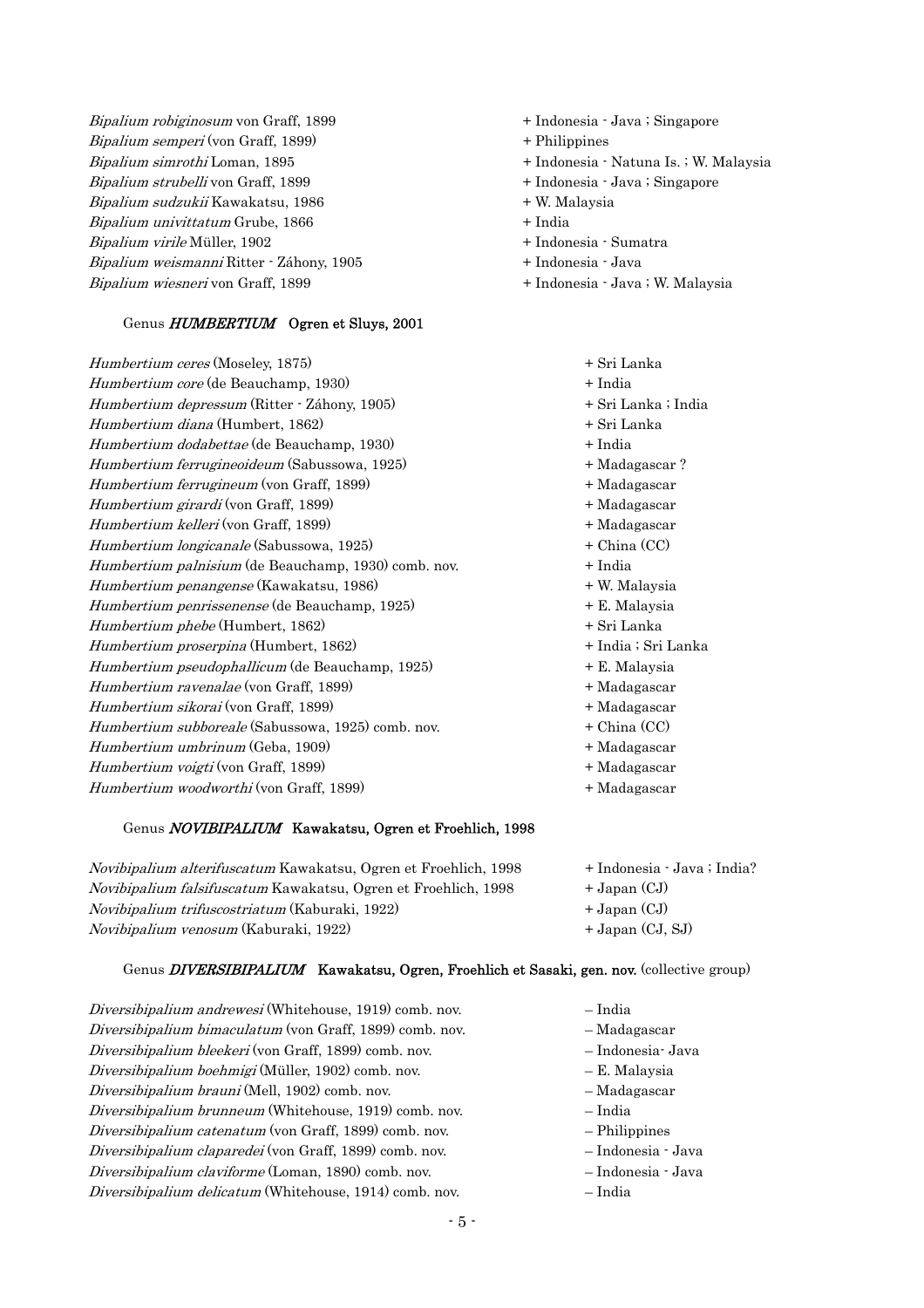Diversibipalium dendrophilum (Schmarda, 1859) comb. nov. – Sri Lanka Diversibipalium dihangense (Whitehouse, 1914) comb. nov. – India Diversibipalium ellioti (von Graff, 1899) comb. nov. – Indonesia - Sulawesi Diversibipalium engeli (den Hortog, 1968) comb. nov. – Singapore Diversibipalium everetti (Moseley, 1875) comb. nov. – E. Malaysia - Sarawak Diversibipalium expeditionis (Loman, 1895) comb. nov. – E. Malaysia Diversibipalium falcatum (von Graff, 1899) comb. nov. – Indonesia - Sumatra Diversibipalium fenestratum (von Graff, 1899) comb. nov. – Indonesia - Java Diversibipalium ferudpoorense (Wright, 1860) comb. nov. – India Diversibipalium flowei (von Graff, 1899) comb. nov. – India ; Sri Lanka Diversibipalium fuligineum (Geba, 1909) comb. nov. – Madagascar Diversibipalium fulvum (Kaburaki, 1922) comb. nov. – Japan (CJ) Diversibipalium fuscocephalum (Kaburaki, 1922) comb. nov. – Japan (NJ) Diversibipalium gebai (Ogren et Kawakatsu, 1987) comb. nov. – Madagascar Diversibipalium giganteum (Whitehouse, 1914) comb. nov. – India Diversibipalium grandidieri (Mell, 1902) comb. nov. – Madagascar Diversibipalium grayi (Wright, 1860) comb. nov. – India ; China (NEC) Diversibipalium gulliveri (von Graff, 1899) comb. nov. – Madagascar Diversibipalium haasei (von Graff, 1899) comb. nov. – Thailand Diversibipalium hasseltii (Loman, 1890) comb. nov. – Indonesia - Java Diversibipalium multilineatum (Makino et Shirasawa, 1983), comb. nov. – Japan (CJ, SJ) e Diversibipalium richt rsi (von Graff, 1899) comb. nov. – Madagascar Diversibipalium hildebrandi (von Graff, 1899) comb. nov. – Madagascar Diversibipalium houghtoni (Mosely, 1875) comb. nov. – E. Malaysia Diversibipalium indicum (Whitehouse, 1919) comb. nov. – India Diversibipalium isabellinum (Geba, 1909) comb. nov. – Mauritius Diversibipalium jalorense (Laidlaw, 1903) comb. nov. – W. Malaysia Diversibipalium jansei (Müller, 1907) comb. nov. – Indonesia - Java Diversibipalium keshavi (Saxena, 1957) comb. nov. – Nepal Diversibipalium kirckpatricki (von Graff, 1899) comb. nov. – India ; Sri Lanka Diversibipalium koreense (Frieb, 1923) comb. nov. – Korea Diversibipalium kuhlii (Loman, 1890) comb. nov. – Indonesia - Sumatra Diversibipalium layardi (von Graff, 1899) comb. nov. – Indonesia - Sulawesi Diversibipalium lehnerti (von Graff, 1899) comb. nov. – Indonesia - Java Diversibipalium lomani (von Graff, 1899) comb. nov. – Indonesia - Java Diversibipalium longitudinalis (de Beauchamp, 1933) comb. nov. – E. Malaysia Diversibipalium lunatum (Gray, 1835) comb. nov. – India Diversibipalium maculatum (Stimpson, 1857) comb. nov. – Japan (SWI) Diversibipalium madagascarense (von Graff, 1899) comb. nov. – Madagascar Diversibipalium marenzelleri (Mell, 1902) comb. nov. – Madagascar Diversibipalium megacephalum (Müller, 1902) comb. nov. – Malaysia Diversibipalium modiglianii (von Graff, 1894) comb. nov. – Indonesia - Sumatra Diversibipalium molle (von Graff, 1899) comb. nov. – Indonesia - Java Diversibipalium murinum (von Graff, 1899) comb. nov. – Madagascar Diversibipalium natunense (Meixner, 1906) comb. nov. – Indonesia - Natuna Is. Diversibipalium negritorum (von Graff, 1899) comb. nov. – Philippines Diversibipalium nigrilumbe (Loman, 1890) comb. nov. – Indonesia - Sumatra Diversibipalium ocellatum (von Graff, 1899) comb. nov. – Indonesia - Java Diversibipalium olivaceps (Geba, 1909) comb. nov. – Madagascar Diversibipalium piceum (von Graff, 1899) comb. nov. – Indonesia - Sulawesi Diversibipalium pictum (Ritter - Záhony, 1905) comb. nov. – Indonesia - Java Diversibipalium quadricinctum (Loman, 1890) comb. nov. – Indonesia - Sumatra Diversibipalium rauchi (von Graff, 1899) comb. nov. – Singapore Diversibipalium ridleyi (von Graff, 1899) comb. nov. – Singapore

- 
- 
-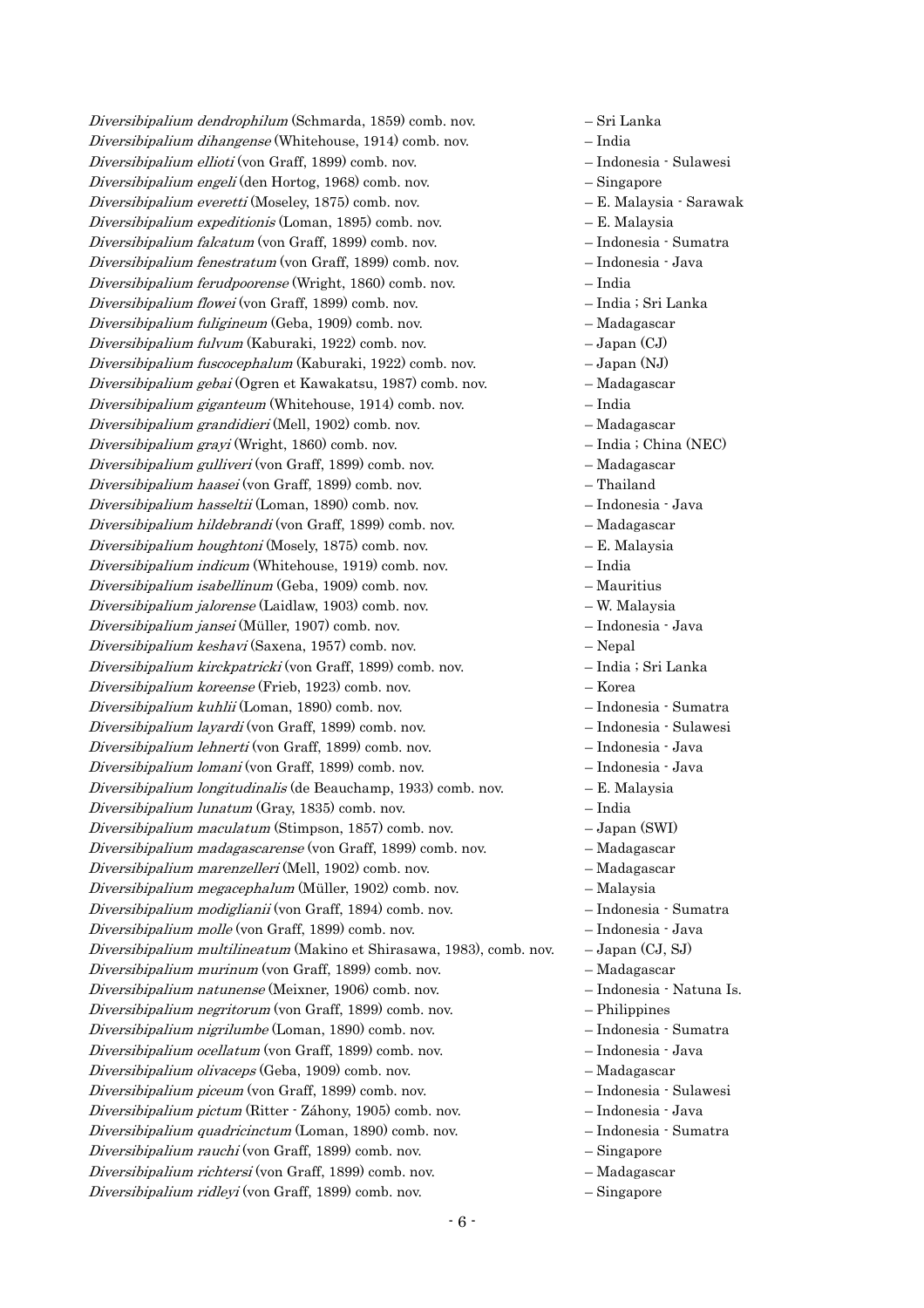| Diversibipalium roonwali (Ramakrishna et Chahan, 1962), comb. nov. | - India                                        |
|--------------------------------------------------------------------|------------------------------------------------|
| Diversibipalium rotungense (Whitehouse, 1914) comb. nov.           | $-$ India                                      |
| Diversibipalium ruteofulvum (Kaburaki, 1922) comb. nov.            | $-$ Taiwan                                     |
| Diversibipalium salvini (von Graff, 1899) comb. nov.               | - Indonesia · Sulawesi                         |
| Diversibipalium sarasini (Müller, 1907) comb. nov.                 | - Indonesia · Sulawesi                         |
| Diversibipalium sexcinctum (Loman, 1890) comb. nov.                | - Indonesia · Sumatra                          |
| Diversibipalium shipleyi (von Graff, 1899) comb. nov.              | - Indonesia · Sulawesi                         |
| Diversibipalium simplex (von Graff, 1899) comb. nov.               | - Indonesia · Java                             |
| Diversibipalium smithi (von Graff, 1899) comb. nov.                | $-$ India                                      |
| Diversibipalium solmsi (von Graff, 1899) comb. nov.                | - Indonesia · Java                             |
| Diversibipalium sordidum (Whitehouse, 1914) comb. nov.             | $-$ India                                      |
| Diversibipalium splendens (Whitehouse, 1919) comb. nov.            | - India                                        |
| Diversibipalium steindachneri (von Graff, 1899) comb. nov.         | - W. Malaysia                                  |
| Diversibipalium stimpsoni (Diesing, 1861) comb. nov.               | - Hong Kong, China                             |
| Diversibipalium sumatrense (Loman, 1883) comb. nov.                | - Indonesia · Sumatra                          |
| Diversibipalium superbum (von Graff, 1899) comb. nov.              | - Indonesia · Java                             |
| Diversibipalium sylvestre (Whitehouse, 1919) comb. nov.            | $-$ India                                      |
| Diversibipalium tamatavense (von Graff, 1899) comb. nov.           | - Madagascar                                   |
| Diversibipalium tau (Mell, 1903) comb. nov.                        | - Madagascar                                   |
| Diversibipalium tennenti (Diesing, 1861) comb. nov.                | - Sri Lanka                                    |
| Diversibipalium transversefasciatum (Müller, 1903) comb. nov.      | - W. Malaysia                                  |
| Diversibipalium trilineatum (Stimpson, 1857) comb. nov.            | $-Japan (NJ)$                                  |
| Diversibipalium tripartitum (von Graff, 1899) comb. nov.           | $-$ Philippines                                |
| Diversibipalium unicolor (Moseley, 1877) comb. nov.                | - Indonesia · Sulawesi ; Philippines           |
| Diversibipalium vinosum (Kaburaki, 1925) comb. nov.                | - India · Andaman Is. ; Indonesia ·<br>Sumatra |
| Diversibipalium virchowi (von Graff, 1899) comb. nov.              | - Indonesia · Sumatra                          |
| Diversibipalium virgatum (Stimpson, 1858) comb. nov.               | - Japan (SWI) ; Taiwan                         |
| Diversibipalium vittatum (Loman, 1887) comb. nov.                  | - Indonesia · Java                             |
| Diversibipalium weberi (Loman, 1890) comb. nov.                    | - Indonesia · Sumatra                          |
| Diversibipalium whitehousei (Ogren et Kawakatsu, 1987) comb. nov.  | - India                                        |
| Diversibipalium wrighti (von Graff, 1899) comb. nov.               | - Indonesia · Sulawesi                         |
|                                                                    |                                                |

The summarized data on the Bipaliidae proposed in the present article are shown in Table 2.

Table 2. An itemized list of the family Bipaliidae.

| Family & Genus    | No. of species described | Species description is based upon: |                                    |                     |
|-------------------|--------------------------|------------------------------------|------------------------------------|---------------------|
|                   |                          | Sexual specimens<br>FCA (reported) | Asexual specimens<br>FCA (unknown) | Sex. / Total $(\%)$ |
| <b>BIPALIIDAE</b> |                          |                                    |                                    |                     |
| Bipalium          | 48                       | 48                                 | $\Omega$                           | 100                 |
| Diversibipalium   | 95                       | $\overline{0}$                     | 95                                 | $\boldsymbol{0}$    |
| Humbertium        | 22                       | 22                                 | $\Omega$                           | 100                 |
| Novibipalium      | 4                        | 4                                  | $\Omega$                           | 100                 |
| Total             | 169                      | 74                                 | 95                                 | 43.79               |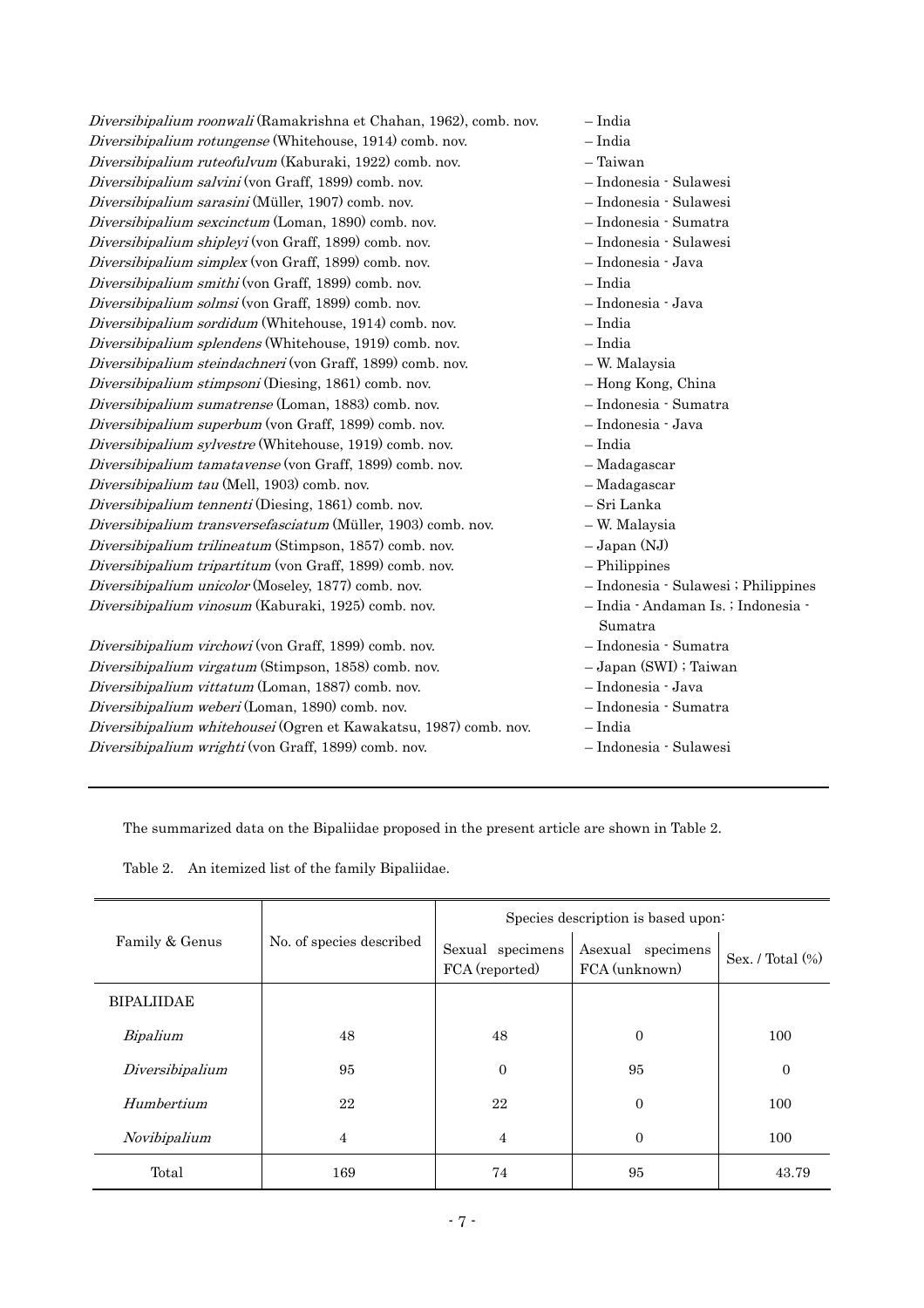## REFERENCES FOR PART I

References for Table 1 are not listed here.

BEAUCHAMP, P. DE, 1925. Quelques Triclades terrestres de Borneo (note préliminaire). Arch. Zool. Expér. Génér., 64, Notes et Revue, (3): 63-70. 1926. Planaires terrestres de Sarawak. Sarawak Mus. Jour., 3 (Part 3), (10): 323-368 + pl. 13. 1930. Turbellariés Triclades de l'Inde méridionale. Rev. Suisse Zool., 37, (23): 673-746 + pl. 8. 1933. Planaires terrestres du Raffles Museum. Bull. Raffles Mus., Singapore, Straits Settlements, (8): 109-120 + pl. VI.

GRAFF, L. VON, 1896. Über das System und die geographische Verbreitung der Landplanarien. Verhandl. Deutsch. Zool. Geselschaft, 6: 75-93. 1899, Monographie der Turbellarien. II. Tricladida Terri-cola (Landplanarien). Pp.  $i$ -ixv + 1-574; Atlas von Achtundfunfzig Tafeln zur Monographie der Turbel-larien. II. Tricladida Terricolen (Landplanarien). Taf. I-LVIII. Verlag von Wilhelm Engelmann, Leipzig.

GRUBE, E., 1866. Beschreibungen neuer von der Novara-Expedition mitgebrachter Anneliden und eine neuen Landplanarie. Verhandl. d. k. k. zool.-bot. Ges. in Wien, 16: 173-184.

HUMBERT, M. A. & CLAPARÈDE, M. E., 1862. Description de quelques espèces nouvelles de planaires terrestres de Ceylon. Mem. Soc. Phys. Hist. Nat. Genève, 16: 293-311 + pl.

KABURAKI, T., 1922. On the terrestrial planarians from Japanese territories. Jour. Coll. Sci. Imp. Univ. Tokyo, 44 (Art. 4): 1-54 + pl. 1.

KAWAKATSU, M., 1991. Redescription of Bipalium trifuscostriatum Kaburaki, 1922, a land planarian from the Kinki Region, Honshû, Japan (Turbellaria; Tricladida; Terricola). Bull. Biogeogr. Soc. Japan, 46: 39-52.

KAWAKATSU, M., OGREN, R. E. & FROEHLICH, E. M., 1998. The taxonomic revision of several homonyms in the genus Bipalium, family Bipaliidae (Turbellaria, Seriata, Tricladida, Terricola). Bull. Fuji Women's College, (36), II: 83-93. 2000. Additions and corrections, etc. Additions and corrections of the previous land planarian indices of the world-8 (2). Bull. Fuji Women's College, (38), II: 83-103 (+ Appendix).

KAWAKATSU, M., OGREN, R. E., FROEHLICH, E. M. & SASAKI, G.-Y., 2001. Additions and corrections, etc. Additions and corrections of the previous land planarian indices of the world-9. Bull. Fuji Women's College, (39), II: 111-120. <http://www.ct.sakura.ne.jp/> ~gen-yu/pla/lpindex/ix2001.pdf

LOMAN, J. C. C., 1887. Ueber den Bau von Bi-

palium, Stimpson, nebst Beschreibung neuer Arten aus dem indischen Archipel. Bijdrag. Dierkunde, 14:  $61-88 +$  pls. I-II.

MACK-FIRĂ, V. & KAWAKATSU, M., 1972. The fauna of the lava caves around Mt. Fuji-san. XII. Proseriata et Tricladida (Turbellaria). Bull. Natn. Sci. Mus., 15 (4): 637-648 + pls. 1-2.

MELL, C., 1902. Die Landplanarien der Madagassischen Subregion. Abhandl. Senckenb. Naturf. Ges., 27: 193-236 + pls. XXX-XXXII.

MOSELEY, H. N., 1875. On the anatomy and histology of the land-planarians of Ceylon, with some account of their habits, and a description of two new species, and with notes on the anatomy of some European aquatic species. Philos. Trans. Royal Soc., London (1874), 4: 105-171 + pls. X-XV.

MÜLLER, J., 1902. Ein Beitrage zur Kenntnis der Bipaliiden. Zeitschr. Wiss. Zool., 73: 75-114 + pls. IV-VI. 1907. Weitere Beitrage zur Kenntnis de Bipaliiden. Zeitschr. Wiss. Zool., 86: 416-445 + pls. XIX-XX.

OGREN, R. E. & KAWAKATSU, M., 1987. Index to the species of the genus Bipalium (Turbellaria, Tricladida, Terricola). Bull. Fuji Women's College, (25), II: 79-119. 1988. Index to the Species of the genus Bipalium (Turbellaria, Tricladida, Terricola). Additions and corrections. Occ. Publ., Biol. Lab. Fuji Women's College, Sapporo (Hokkaidô), Japan. (19): 1-16. 1989. Index to the species of the family Rhynchodemidae (Turbellaria, Tricladida, Terricola). Part II. Microplaninae. Bull. Fuji Women's College, (27), II: 53-111. 1991. Index to the species of the family Geoplanidae (Turbellaria, Tricladida, Terricola). Part II: Caenoplaninae and Pelmatoplaninae. Bull. Fuji Women's College, (29), II: 25-102.

OGREN, R. E., KAWAKATSU, M. & FROEHLICH, E. M., 1992. Additions and corrections of the previous land planarian indices of the world (Turbellaria, Tricladida, Terricola). Bull. Fuji Women's College, (30), II: 59-103. 1993. Additions and corrections, etc. Addendum I. Combined taxonomic index: Bipaliidae; Rhynchodemidae (Rhynchodeminae; Microplaninae); Geoplanidae (Geoplaninae; Caenoplaninae; Pelmatoplaninae) –– Exclusive of Winsor's second 1991 paper- –. Bull. Fuji Women's College, (31), II: 33-60. 1994 Additions and corrections, etc. Additions and corrections of the previous land planarian indices of the world-3. Bull. Fuji Women's College, (32), II: 73-86. 1995. Additions and corrections, etc. Additions and corrections of the previous land planarian indices of the world-4. Bull. Fuji Women's College, (33), II: 79-85. 1996. Additions and corrections, etc. Additions and corrections of the previous land planarian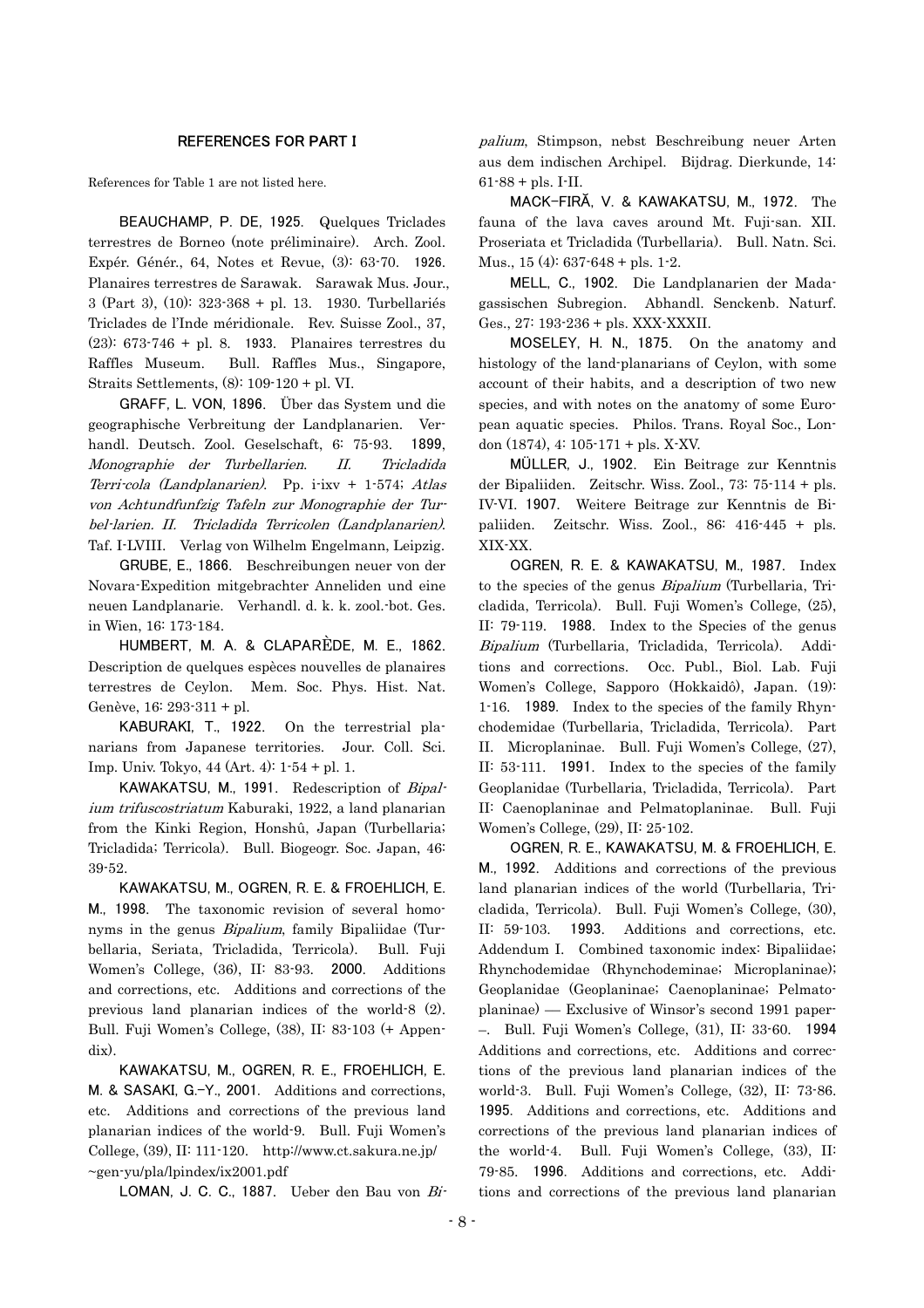indices of the world-5. Bull. Fuji Women's College, (34), II: 87-93. 1997a. Additions and corrections, etc. Additions and corrections of the previous land planarian indices of the world-6. Bull. Fuji Women's College, (35), II: 55-61. 1997b. Additions and corrections, etc. Addendum IV. Geographic locus index: Bipaliidae; Rhynchodemidae (Rhynchodeminae; Microplaninae); Geoplanidae (Geoplaninae; Caenoplaninae; Pelmatoplaninae). Bull. Fuji Women's College, (35), II: 63-103 (+ Appendices I-V). 1998a. Additions and corrections, etc. Additions and corrections of the previous land planarian indices of the world, etc. Addendum IV, etc. Errata. Occ. Publ., Biol. Lab. Fuji Women's College, Sapporo (Hokkaidô), Japan, (31): 1-4. 1998b. Additions and corrections, etc. Additions and corrections of the previous land planarian indices of the world-7. Bull. Fuji Women's College, (36), II: 75-82. 1999. Additions and corrections, etc. Addendum V. The taxonomic change of land planarians reported in recent publications (1998-1999). Additions and corrections of the previous land planarian indices of the world-8 (1). Bull. Fuji Women's College, (37), II: 93-103.

OGREN, R. W. & SLUYS, R., 2001. The genus Humbertium gen. nov., a new taxon of the land planarian family Bipaliidae (Tricladida, Terricola). Belg. Jour. Zool., 131 (Suppl. 1): 201-204.

OKUGAWA, K. I., 1953. A monograph of Turbellaria (Acoela, Rhabdocoela, Alloeocoela and Tricladida) of Japan and its adjacent regions. Bull. Kyoto Gakugei Univ., B, (3): 20-43.

SABUSSOWA, Z. (=ZABUSOVA, Z.; ZABUSOVA-ZHDANOVA, Z. I.), 1925. Drei neue Arten von Landplanarien. Zool. Jb., Syst., 50: 283-298 + pl. VI.

STIMPSON, W., 1857. Prodromus descriptiones animalium evertebratorum quae in Expeditione ad Oceanum, Pacificum Septentrionalem a Republica Federata missa, Johanne Rodgers Duce, observavit et descripsit. Proc. Acad. Nat. Sci. Philad., 9: 19-31.

## PART II

# ADDITIONS AND CORRECTIONS OF THE PREVIOUS LAND PLANARIAN INDICES OF THE WORLD  $-10$

A. BIPALIIDAE INDEX (1987: Bull. Fuji Women's College, No. 25, Ser. II, pp. 79-119; 1988: Occ. Publ., Biol. Lab. Fuji Women's College, No. 19, pp. 1-16; 1992: Bull. Fuji Women's College, No. 30, Ser. II, pp. 62-75; 1993: Ibid., No. 31, Ser. II, pp. 80-81; 1994; Ibid., No. 32, Ser. II, pp. 73-76; 1995: Ibid., No. 33, Ser. II, pp. 78-81; 1996: Ibid., No. 34, Ser. II, pp. 87-93; 1997: Ibid., No. 35, Ser. II, p.56; 1998: Ibid., No. 36, Ser. II, pp. 75-76; 1999: Ibid., No. 37, Ser. II, pp. 94, 97, 99-101; 2000: Ibid., No. 38, Ser. II, pp. 83-85; 2001: Ibid., No. 39, Ser.

II, pp. 111-113).

- BFC25. Pp. 81-82. Bipalium adventitium Hyman, 1943. Add the following items.
	- Bipalium adventitium: Blackshaw & Stewart, 1991: 212.
	- Bipalium adventitium: Baguñà, Carranza, Paps, Ruiz-Trillo & Riutort, 2001: 51, table 6-1, 54, fig. 6-5 (neighbour-joining tree on 18S rDNA data).
	- Bipalium adventitium: Boag & Yeates, 2001b: 1283.
- BFC25. P. 87. Bipalium fuscatum Stimpson, 1857 (?). BFC37. P. 94. Novibipalium falsifuscatum Kawakatsu, Ogren et Froehlich, 1998 (?). Add the following items.
	- Kuro-kogaibiru: Takazuma, 2001: 11, photo (middle-left, DB). Nose City, Ôsaka Pref., Honshû / Japan.
- Bipalium fuscatum (or Novibipalium falsifuscatum): Gunji, 2002: 185-186, figs. 3-10 (DB). Ciba City, Chiba Pref., Honshû / Japan.
- BFC25. Pp. 87-88. Bipalium fuscolineatum Kaburaki, 1922. Add the following item.
- Bipalium fuscolineatum: Gunji, 2002: 183, fig. 3-5 (DB in color). Chiba City, Chiba Pref., Honshû / Japan.
- BFC25. Pp. 91-93. Bipalium kewense Moseley, 1878. Add the following items.
	- Bipalium kewense: Blackshaw & Stewart, 1991: 201, 209.
	- Bipalium kewense: Cannon, Baker, Taylor & Moore, 1999: 598.
	- Bipalium kewense: Baguñà, Carranza, Paps, Ruiz-Trillo & Riutort, 2001: 51, table 6-1, 53, fig. 6-3, 54, fig. 6-4 (neighbour-joining tree based on 18S rDNA data).
	- Bipalium kewense: Boag & Yeates, 2001b: 1277-1278.
	- Bipalium kewense: Jones & Boag, 2001: 81.
- Bipalium sp.: Kubota, 2001: 23-25, table 2. Shinjô Park, Tanabe City, Wakayama Pref., Honshû / Japan.
	- Note. Dr. Kubota's (2001) data includes 2 bipaliid species: Bipalium kewense and Bipalium sp. Nagasaki-5? See BFC39, pp. 111, 113.
- BFC25. P. 97. Bipalium nobile Kawakatsu et Makino, 1982. Add the following items.
	- Bipalium nobile: Takahashi, 2000: 34, fig. 2 (DB). Okayama Pref., Honshû / Japan.
	- Bipalium nobile: Kitamoto, 2001: 2nd page, photos 1-3 in color (DB, DH, etc.). Kôbe City, Hyôgo Pref., Honshû / Japan.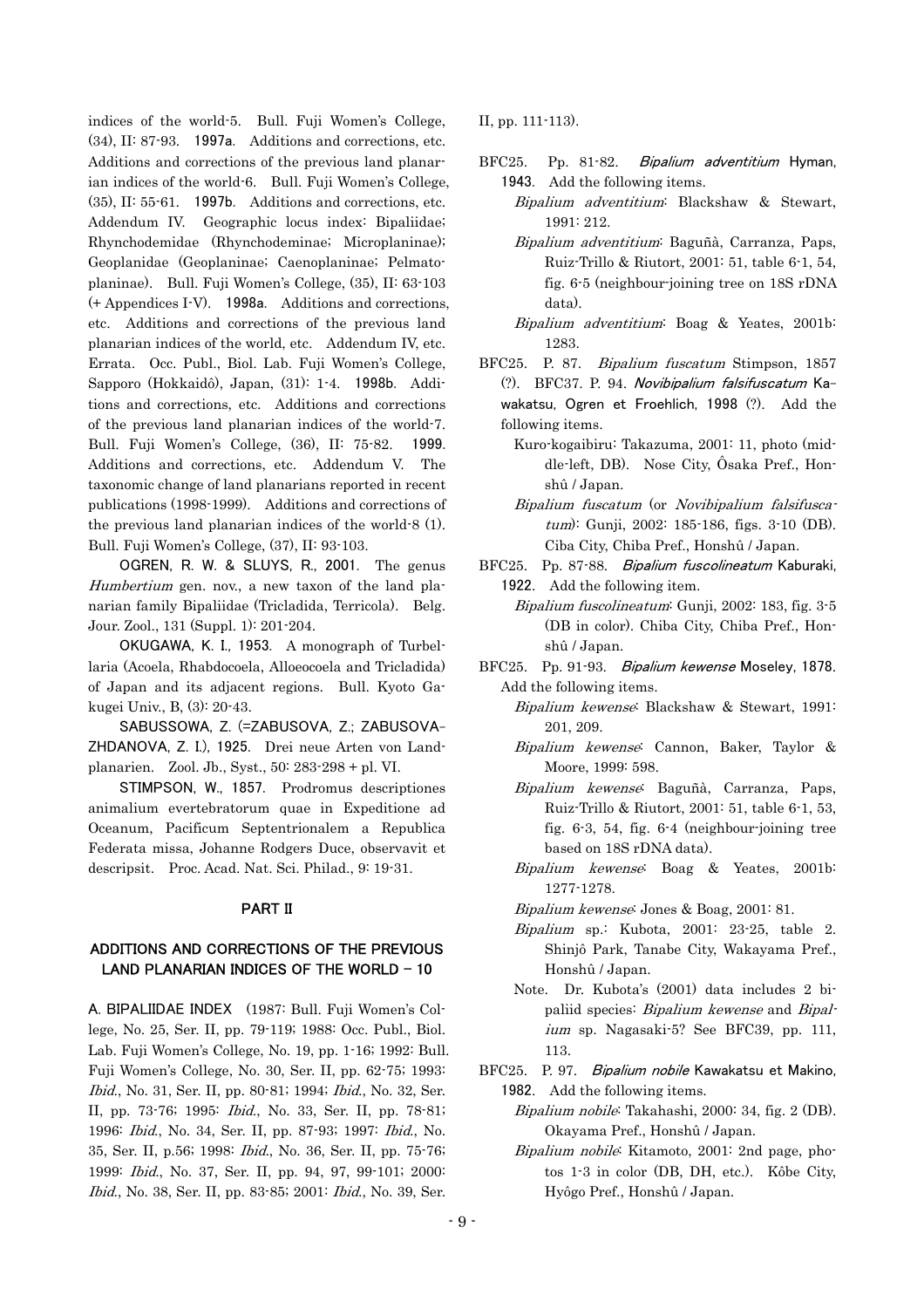Bipalium nobile: Nihon Keizai Shinbun, Nov. 25, 2001: 26. Tôkyô and the vicinity / Japan.

- Bipalium nobile: Gunji, 2002: 184, figs. 3-6, 3-7 (DB, photos). Chôshi City, Chiba Pref. and Tôkyô, Honshû / Japan.
- BFC25. P. 111. Insert a new collective group (genus) and species list before the References (see Part I of the present paper with Table 1). Notice the genera Novibipalium Kawakatsu, Ogren et Froehlich, 1998, and Humbertium Ogren et Sluys, 2001. BFC37, p. 94; BFC38, p. 85; BFC39, pp. 112-113.

 Genus Diversibipalium Kawakatsu, Ogren, Froehlich et Sasaki, 2002 (collective group) Literature: Part I of the present paper.

- BFC25. Pp. 96-97. (Under Bipalium). Diversibipalium multilineatum (Makino et Shirasawa, 1983). Add the following item.
	- Bipalium multilineatum: Gunji, 2002: 184-185, figs. 3-8 (DB in color; schematic figures of both dorsal and ventral views). Chôshi City, Chiba Pref., Honshû / Japan.

UNDESCRIBED BIPALIID SPECIES (1987: BFC25, pp. 107-109; 1992: BFC30, pp. 73-75; 1993: BFC31, p. 81; 1994: BFC32, pp. 75-76; 1995: BFC33, pp. 80-81; 1996: BFC34, pp. 88-89; 1997: BFC35, p. 56; BFC37, p. 97; 2000: BFC38, pp. 84-85; 2001: BFC39, p. 113).

Note. Every undescribed Bipaliid Species will be listed under a collective group, Diversibipalium.

- Diversibipalium sp. in Baguñà et al., 2001.
	- Bipalium sp.: Baguñà, Carranza, Paps, Ruiz-Trillo & Riutort, 2001: 51, table 6-1, 54, fig. 6-5 (neighbour-joining tree on 18S rDNA data).
- Diversibipalium sp. of Chiba City-1. Gunji, 2002.
	- Bipalium sp. (or Novibipalium sp.) No. 1: Gunji, 2002: 186, fig. 3-11 (DB in color). Chiba City, Chiba Pref., Honshû / Japan.
- Diversibipalium sp. of Chiba City-2. Gunji, 2002.
	- Bipalium sp. (or *Novibipalium* sp.) No. 2: Gunji, 2002: 186, fig. 3-12 (DB in color). Chiba City, Chiba Pref., Honshû / Japan.
- Diversibipalium sp. of Darjeeling, India. Patra & Aditya, 2001.
	- Bipalium sp.: Patra & Aditya, 2001: 496-499, figs. 1-13 (DVB, etc.). Darjeeling (alt. 1830- 2134m), West Bengal / India.
	- Note. According to the authors, the animal has 15 to 20cm long and 1 to 3 [?]cm with 3 to 5 yellow or black stripes on the dorsal surface

of the body.

- BFC39. P. 113. (Under Bipalium). Diversibipalium sp. Nagasaki-5? Kawakatsu, Yamamoto, Ogren & Takai, 2000. Add the following item.
- Bipalium sp.: Kubota, 2001: 23-25, table 2. Shinjô Park, Tanabe City, Wakayama Pref., Honshû / Japan.
	- Bipalium sp. Nagasaki-5? See BFC39, pp. Note. Dr. Kubota's (2001) data includes 2 bipaliid species: Bipalium kewense and 111, 113.

1993: *Ibid.*, No. 31, Ser. II, p. 81; 1994: *Ibid.*, No. 32, B. RHYNCHODEMIDAE INDEX. PART I: RHYNCHO-DEMINAE (1988: Bull Fuji Women's College, No. 26, Ser. II. 39-91; 1992: Ibid., No. 30, Ser II, pp. 75-78; Ser. II, p. 76; 1995: Ibid., No. 33, Ser. II, p. 81; 1996: Ibid., No. 34, Ser. II, p. 89; 1997: Ibid., No. 35, Ser. II, pp. 56-57; 1998: Ibid., No. 36, Ser. II, p. 76; 1999: Ibid., No. 37, Ser. II, pp. 101-103; 2000: Ibid., No. 38, Ser. II, pp. 85-86; 2001: Ibid., No. 39, Ser. II, pp. 113-114).

- BFC26. Pp. 57-58. Dolichoplana striata Moseley, 1877. Add the following items.
- Dolichoplana striata: Blackshaw & Stewart, 1991: 201, 209.
- Dolichoplana striata: Cannon, Baker, Taylor & Moore, 1999: 597.
- Dolichoplana striata: Boag & Yeates, 2001b: 1277.

BFC26. Pp. 64-65. Platydemus manokwari de Beauchamp, 1962. Add the following items.

- Platydemus manokwari: Blackshaw & Stewart, 1991: 216.
- Platydemus manokwari: Baguñà, Carranza, Paps, Ruiz-Trillo & Riutort, 2001: 52, table 6-1, 54, fig. 6-5 (neighbour-joining tree based on 18S rDNA data).
- BFC26. P. 71. Rhynchodemus hallezi von Graff, 1899. Add the following items.
	- Rhynchodemus hallezi: Cannon, Baker, Taylor & Moore, 1999: 597.
	- Rhynchodemus hallezi: Boag & Yeates, 2001b: 1277.
- BFC26. Pp. 78-81. Rhynchodemus sylvaticus (Leidy, 1851). Add the following items.
- Rhynchodemus sylvaticus: Blackshaw & Stewart, 1991: 209-210.
- Rhynchodemus sylvaticus: Cannon, Baker, Taylor & Moore, 1999: 597.
- Rhynchodemus sylvaticus: Boag & Yeates, 2001b: 1277.

UNDESCRIBED RHYNCHODEMIDAE (Rhynchodeminae) SPECIES (1998: BFC26, pp. 82-84; 1992: BFC30,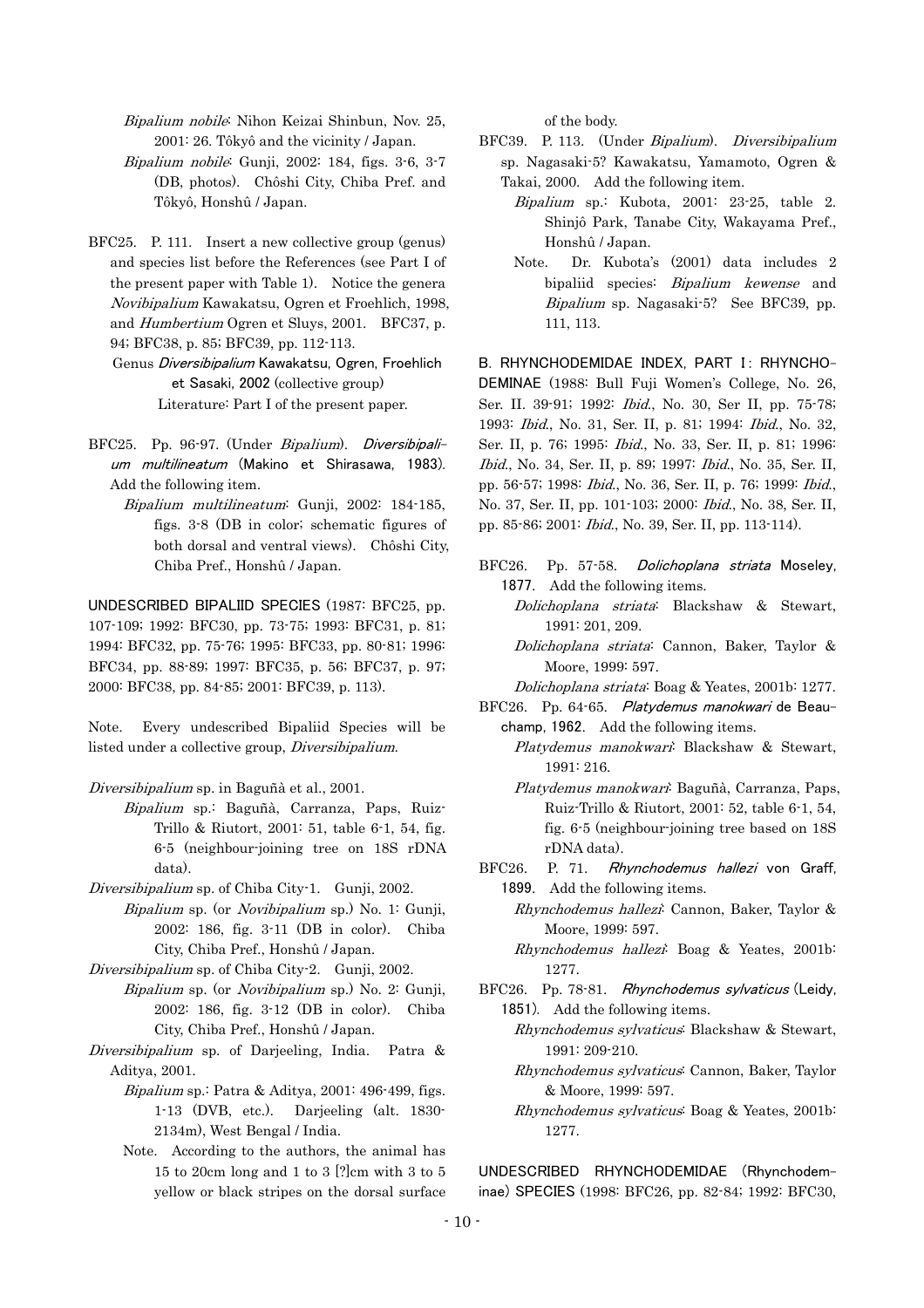p. 78; 1994: BFC32, p. 76; 1997: BFC35, p. 57; 2000: BFC38, p. 86; 2001: BFC39, p. 114).

- BFC38. P. 86. Dolichoplana sp. of New South Wales & Queensland. Winsor, 1998. Add the following items.
	- Dolichoplana sp.: Cannon, Baker, Taylor & Moore, 1999: 605.

Dolichoplana sp.: Boag, & Yeates, 2001b: 1283.

C. RHYNCHODEMIDAE INDEX, PART II : MICRO-PLANINAE (1989: Bull Fuji Women's College, No. 27, Ser. II, pp. 53-111; 1992: Ibid., No. 30, Ser. II, 78-80; 1993: Ibid., No. 31, Ser. II, pp. 81-82; 1994: Ibid., No. 32, Ser. II, 76-77; 1995: Ibid., No. 33, Ser. II, p. 81; 1996: Ibid., No. 34, Ser. II, p. 89; 1997: Ibid., No. 35, Ser. II, p. 57; 1998: Ibid., No. 36. Ser. II, pp. 76-77; 2000: Ibid., No. 38, Ser. II, pp. 86-89; 2001: Ibid., No. 39, Ser. II, p. 114).

- BFC27. P. 66. Microplana humicola Vejdovský, 1890. Add the following item. Microplana humicola: Boag & Yeates, 2001b: 1277.
- BFC39. P. 114. Microplana nana Mateos, Giribet et Carranza, 1998. Cf. BFC38, p. 89, Commentary. Add the following item.
	- Microplana nana: Baguñà, Carranza, Paps, Ruiz-Trillo & Riutort, 2001: 51, table 6-1, 53, fig. 6-3, 54, figs. 6-4, 6-5 (neighbour-joining tree based on 18S rDNA data).
- BFC27. Pp. 70-71. Microplana scharffi (von Graff, 1896). Add the following items.
- *Microplana scharffi*: Blackshaw & Stewart, 1991: 201.
- Microplana scharffi: Cannon, Baker, Taylor & Moore, 1999: 597.
	- Microplana scharffi: Boag & Yeates, 2001b: 1277.
- BFC27. Pp. 72-77. Microplana terrestris (Müller, 1774). Add the following items.
- Microplana terrestris: Blackshaw & Stewart, 1991: 201, 212.
- Microplana terrestris: Cannon, Baker, Taylor & Moore, 1999: 597.
- Microplana terrestris: Baguñà, Carranza, Paps, Ruiz-Trillo & Riutort, 2001: 52, table 6-1, 54, fig. 6-5 (neighbour-joining tree based on 18S rDNA data).
- Microplana terrestris: Boag & Yeates, 2001b: 1277.

UNDESCRIBED RHYNCHODEMIDAE (Microplaninae) SPECIES (1988: BFC26, pp. 82-84; 1997: BFC35, p. 57; 2000: BFC38, p. 89; 2001: BFC39, p. 114).

Not reported during the past one year.

D. GEOPLANIDAE INDEX, PART I: GEOPLANINAE (1990: Bull. Fuji Women's College, No. 28, Ser. II, pp. 79-166; 1992: Ibid., No. 30, Ser. II, pp. 80-89; 1993: Ibid., No. 31, Ser. II, p. 82; 1994: Ibid., No. 32, Ser. II, p. 77; 1995: Ibid., No. 33, Ser. II, pp. 81-82; 1998: Ibid., No. 36, Ser. II, pp. 77-78; 2000: Ibid., No. 38, Ser. II, pp. 89-91; 2001: Ibid., No. 39, Ser. II, pp. 114-117).

BFC28. P. 115. Geoplana (Geoplana) beckeri Froehlich, 1959. Add the following item.

 Geoplana beckeri: Carbayo & Leal-Zanchet, 2001: 445-446.

BFC28. Pp. 116-117. Geoplana (Geoplana) caapora Froehlich, 1958. Add the following item.

- Geoplana caapora: Carbayo & Leal-Zanchet, 2001: 445-446.
- BFC28. P. 117. Geoplana (Geoplana) carrierei von Graff, 1897. Add the following item.

 Geoplana carrierei: Carbayo & Leal-Zanchet, 2001: 445-446.

- BFC28, P. 118. Geoplana (Geoplana) chiuna E. M. Froehlich, 1955. Add the following item. Geoplana chiuna: Carbayo & Leal-Zanchet, 2001:
	- 445.
- BFC28. Pp. 118-119. Geoplana (Geoplana) crawfordi de Beauchamp, 1939. Add the following item.
	- Geoplana crawfordi: Carbayo & Leal-Zanchet, 2001: 445.
- BFC28. P. 119. Geoplana (Geoplana) crioula E. M. Froehlich, 1955. Add the following item.
	- Geoplana crioula: Carbayo & Leal-Zanchet, 2001: 445-446.
- BFC28. Pp. 120-121. Geoplana (Geoplana) fragai Froehlich, 1955. Add the following item.

 Geoplana fragai: Carbayo & Leal-Zanchet, 2001: 445.

- BFC28. P. 121. Geoplana (Geoplana) gaucha Froehlich, 1959. Add the following item.
	- Geoplana gaucha: Carbayo & Leal-Zanchet, 2001: 445-446.
- BFC28. Pp. 121-122. Geoplana (Geoplana) goettei Schirch, 1929. Add the following item.
	- Geoplana goettei: Carbayo & Leal-Zanchet, 2001: 445.
- BFC28. P. 122. Geoplana (Geoplana) incognita Riester, 1938. Add the following item.
	- Geoplana incognita: Carbayo & Leal-Zanchet, 2001: 445.
- BFC28. P. 123. Insert a new species and a new species list next to Geoplana  $(G)$  joia. Geoplana (Geoplana) josefi Carbayo et Leal-Zanchet, 2001.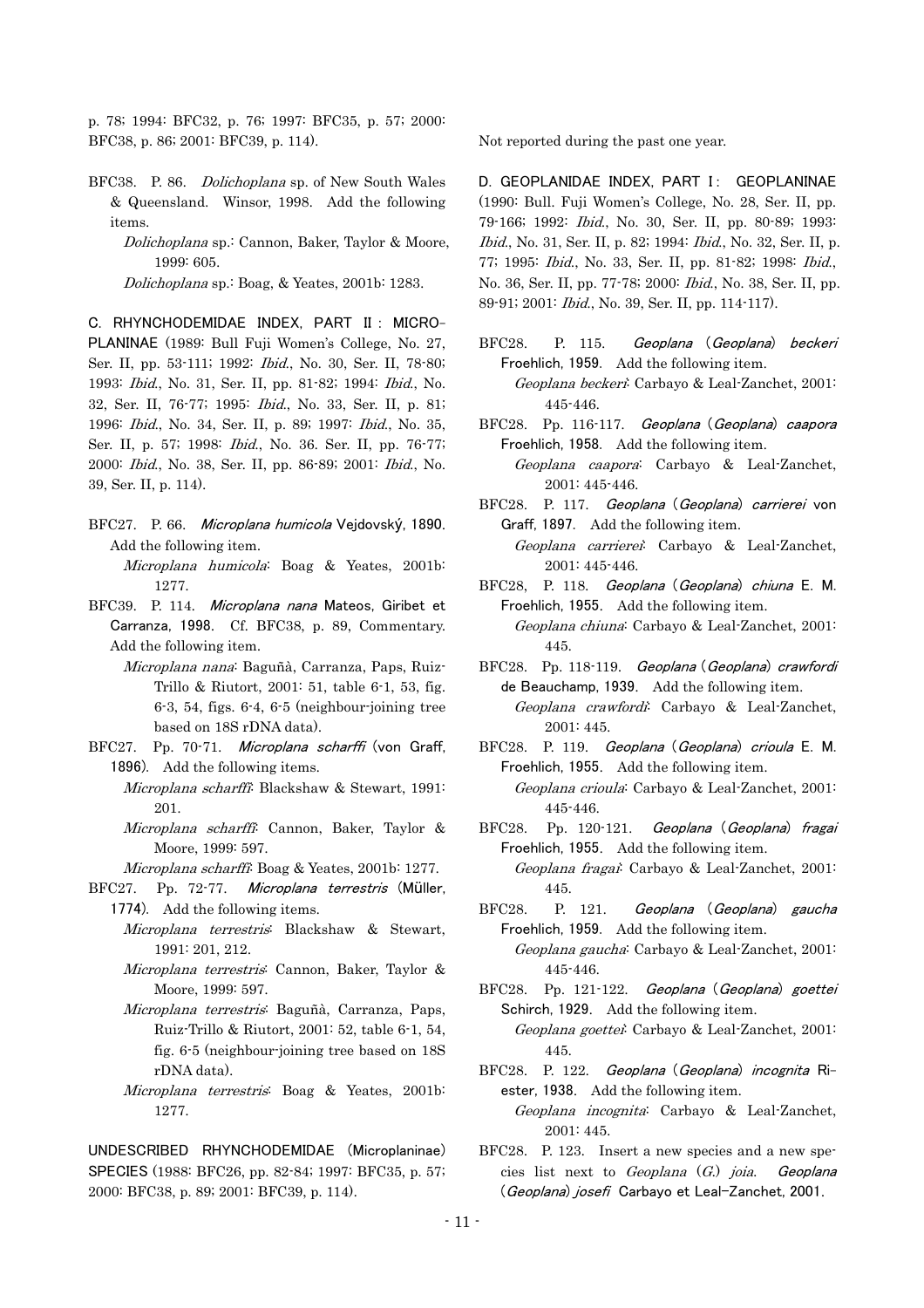- Geoplana josefi sp. nov.: Carbayo & Leal-Zanchet, 2001: figs. 1-17 (DB, AE, FCA, HI, PCA, and schematic figure of the pharynx). São Francisco de Paula, Rio Grande do Sul / Brazil.
- BFC28. P. 123. Geoplana (Geoplana) ladislavii von Graff, 1899. Add the following item.
	- Geoplana ladislavi: Baguñà, Carranza, Paps, Ruiz-Trillo & Riutort, 2001: 51, table 6-1, 54, fig. 6-5 (neighbour-joining tree on 18S rDNA data). Spelling error. Note. The specific name is *ladislavii*, not "*ladislavi*".
- BFC28. P. 142. Under Notogynaphallia matuta. Geoplana (Geoplana) matuta Froehlich, 1955. Add the following item.

 Geoplana matuta: Carbayo & Leal-Zanchet, 2001: 445.

- BFC28. P. 126. Geoplana (Geoplana) mirim E. M. Froehlich, 1972. Add the following item. Geoplana mirim: Carbayo & Leal-Zanchet, 2001: 445-446.
- BFC28. P. 127. Geoplana (Geoplana) multicolor von Graff, 1899. Add the following item.
	- Geoplana multicolor: Carbayo & Leal-Zanchet, 2001: 445-446.
- BFC28. P. 129. Geoplana (Geoplana) phocaica Marcus, 1951. Add the following item.
	- Geoplana phocaica: Carbayo & Leal-Zanchet, 2001: 445.
- BFC28. P. 123. Geoplana (Geoplana) placilla E. M. Froehlich, 1978. Add the following item.

 Geoplana placilla: Carbayo & Leal-Zanchet, 2001: 445.

- BFC28. Pp. 129-130. Geoplana (Geoplana) polyophthalma von Graff, 1899. Add the following item. Geoplana polyophthalma: Carbayo & Leal-Zanchet, 2001: 446.
- BFC28. P. 130. Geoplana (Geoplana) preta Riester, 1938. Add the following item.

 Geoplana preta: Carbayo & Leal-Zanchet, 2001: 445.

- nov. [nec *Planaria vaginuloides* Darwin, 1844]. BFC28. P. 130. Insert a new name and its list next to  $Geoplana(G.)$  preta. Geoplana (Geoplana) prudhoei Kawakatsu, Ogren Froehlich et Sasaki, nom. Add the following items.
	- Geoplana vaginuloides: Prudhoe, 1949a: 422-424, fig. 2 (FCA). Mount Aripo, Trinidad / Trinidad and Tobago.
	- Geoplana vaginuloides: C. G. Froehlich, 1967: 159.
	- Geoplana vaginuloides: Prudhoe (non Darwin), 1949: Carbayo & Leal-Zanchet, 2001: 445.
- Note. Geoplana (Geoplana) vaginuloides (Darwin,

1844) was at first described from Rio de Janeiro under the name of "Planaria vaginuloides." Riester (1938) gave a redescription of this species (including genital anatomy with FCA) from the same area under the name of Geoplana vaginuloides.

vaginuloides, Prudhoe (not Darwin), Trinidad.' Later, Prudhoe (1949) reported the occurrence of sexual specimens of this Brazilian species in Mount Aripo, Trinidad, in Trinidad and Tobago. This Prudhoe's record is listed in the Land Planarian Indices Series as 'Misidentification?' in the items of *Geoplana*  $(G)$  *vaginuloides* (Darwin, 1844) (cf. Ogren & Kawakatsu, 1990: 134). This is due to C. G. Froehlich's  $(1967: 159)$  note: 'G.

 Carbayo & Leal-Zanchet (2001: 445, table 3) considered that Prudhoe's (1949) Geoplana vaginuloides is different from Brazilian species described at first by Darwin (1844). The authors share the opinions proposed by C. G. Froehlich (1967a) and Carbayo & Leal-Zanchet (2001). A new name is proposed for Trinidad species.

BFC28. P. 132. Geoplana (Geoplana) saima du Bois-Reymond Marcus, 1951. Add the following item.

 Geoplana saima: Carbayo & Leal-Zanchet, 2001: 445.

- BFC28. P. 132. Geoplana (Geoplana) suva Froehlich, 1959. Add the following item. Geoplana suva: Carbayo & Leal-Zanchet, 2001: 445.
- BFC28. P. 133. Geoplana (Geoplana) tapira Froehlich, 1958. Add the following item.

 Geoplana tapira: Carbayo & Leal-Zanchet, 2001: 445.

BFC28. Pp. 133-134. Geoplana (Geoplana) trigueira E. M. Froehlich, 1955. Add the following item.

 Geoplana trigueira: Carbayo & Leal-Zanchet, 2001: 437, 446

BFC28. P. 145. Under Notogynaphallia tuxaua. Geoplana (Geoplana) tuxaua E. M. Froehlich, 1955. Add the following item.

UNDESCRIBED GEOPLANIDAE (Geoplaninae) SPE-CIES (1990: BFC28, pp. 162-165; 1994: BFC32, p. 77; 2000: BFC38, p. 91; 2001: BFC39, p. 117)

Not reported during the past one year.

E. GEOPLANIDAE INDEX, PART II: CAENOPLANINAE AND PELMATOPLANINAE (1991: Bull. Fuji Women's College, No. 29, Ser. II, pp. 25-102; 1992: Ibid., No. 30, Ser. II, pp. 89; 1993: Ibid., No. 31, Ser. II, pp. 82-83;

Geoplana tuxaua: Carbayo & Leal-Zanchet, 2001: 445.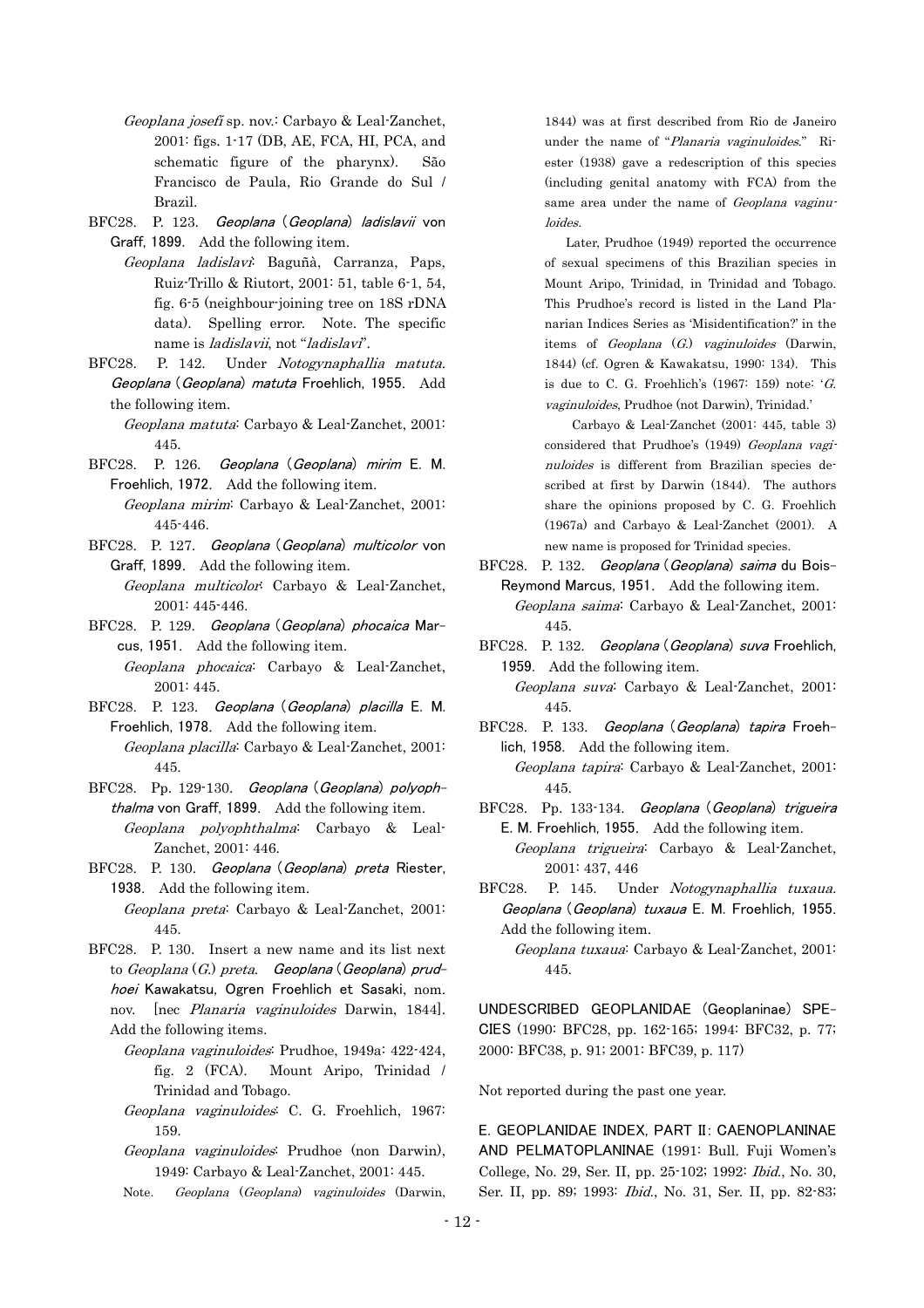1994: Ibid., No. 32, Ser. II, pp. 77-82; 1995: Ibid., No. 33, Ser. II, pp. 81-82; 1996: Ibid., No. 34, Ser. II, p. 90; 1997: Ibid., No. 35, Ser. II, pp. 58-59; 1999: Ibid., No. 37, Ser. II, pp. 94-97; 2000: Ibid, No. 38, Ser. II, pp. 91-94; 2001: Ibid., No. 39, Ser. II, pp. 117-118).

- BFC37. Pp. 94-95. Arthurdendyus albidus Jones et Gerard, 1999. Add the following items.
	- Arthurdendyus albidus: Cannon, Baker, Taylor & Moore, 1999: 598.
	- Arthurdendyus albidus: Boag & Yeates, 2001b: 1277, 1282-1283.
	- Arthurdendyus albida: Boag & Yeates, 2001b: 1283. Spelling error.
	- Arthurdendyus albidus: Jones & Boag, 2001: 81.
- BFC29. Pp. 36-37 (Under Artioposthia). BFC37. P. 95. Arthurdendyus australis (Dendy, 1894). Add the following items.
- *Geoplana triangulata* var. *australis*: Blackshaw & Stewart, 1991: 203.
- Arthurdendyus australis: Boag & Yeates, 2001b: 1277, 1283.
- BFC29. P. 58. (Under Artioposthia.) BFC37. P. 95. Arthurdendyus testaceus (Hutton, 1880). Add the following items.
	- Artioposthia testacea: Baguñà, Carranza, Paps, Ruiz-Trillo & Riutort, 2001: 51, table 6-1, 54, fig. 6-5 (neighbour-joining tree on 18S rDNA data).
- Arthurdendyus testaceus: Boag & Yeates, 2001b: 1283.
- BFC29. P. 41. (Under Artioposthia.) BFC37. Pp. 94-96. Arthurdendyus triangulatus (Dendy, 1895). Add the following items.
	- Artioposthia triangulata: Anonymy, 1963: 17-18. N. Ireland / U. K.
	- Artioposthia triangulata: Anonymy, 1964: 13-14. N. Ireland / U. K.
	- Artioposthia triangulata: Blackshaw & Stewart, 1991: 201-217, figs. 1 (DB), 2-3 (distribution maps in N. Ireland and Scotland), 4 (coefficients of genetic similarity for geographically isolated populations). N. Ireland and Scotland / U. K.
	- Artioposthia triangulata: Stewart & Blackshaw, 1993: 459-467, figs. 1-4 (European distribution map, genetic relationship among 13 populations, etc.). N. Ireland / U. K.
	- Artioposthia triangulata: Baufeld, Motte & Unger, 1996: 14-17, fig. 1 (DB, cocoon). N. Germany.
	- Artioposthia triangulata: Blackshaw, 1996: 1089- 1092.
	- Artioposthia triangulata: Hogan & Dunne, 1996:

210-211, fig. 1 (the latest distribution map in the Republic of Ireland). Ireland.

- Arthurdendyus triangulatus<sup>:</sup> Cannon Baker, Taylor & Moore, 1999: 597-611, pl. 1 (DB, VB, cocoon), figs. 1-3 (distribution map in N. Ireland, Scotland and England) / U. K.
- Arthurdendyus triangulatus: Boag, 2000: 79-83, fig. 1 (map). Dunoon, Scotland / U. K.
	- Artioposthia triangulata: Baguñà, Carranza, Paps, Ruiz-Trillo & Riutort, 2001: 51, table 6-1, 53, fig. 6-3, 54, fig. 6-4 (neighbour-joining tree on 18S rDNA data).
- Arthurdendyus triangulatus<sup>:</sup> Boag & Yeates, 2001a: 50-56, figs. 1 (DB and a cocoon in color) and 2 (change of the distribution in Scotland between 1965 and 1994).
- Arthurdendyus triangulatus<sup>:</sup> Boag & Yeates, 2001b: 1276-1286, figs. 1-3 (distribution maps etc.).
- Arthurdendyus triangulatus: Dynes, Fleming & Murchie, 2001: 165-172, figs. 1-4 (distribution map in N. Ireland, Scotland, England, and New Zealand (S. Island), etc.). U. K.; New Zealand.
- Arthurdendyus triangulatus (=Geoplana triangulata; = Artioposthia triangulata): Jones & Boag, 2001: 77-81.
- Arthurdendyus triangulatus Jones, Santoro, Boag & Neilson, 2001: 75-91, figs. 1-11 (distribution maps, etc.).
- BFC29. Pp. 37-38. Artioposthia diemenensis (Dendy, 1894). Add the following item.
	- Geoplana diemenensis: Cannon, Baker, Taylor & Moore, 1999: 604.
- BFC29. P. 52. (Under Australopacifica.) BFC31. Pp. 72-73. Artioposthia mortoni (Dendy, 1894). Add the following item.
	- Geoplana mortoni: Cannon, Baker, Taylor & Moore, 1999: 604.
- Australopacifica sanguinea (Moseley, 1877). Add BFC31. Pp. 73-74. Australoplana sanguinea sanguinea (Moseley, 1877). See BFC29, pp. 54-55. the following items.
	- Geoplana sanguinea: Blackshaw & Stewart, 1991: 201.
- Australoplana sanguinea: Baguñà, Carranza, Paps, Ruiz-Trillo & Riutort, 2001: 57, table 6-1, 53, fig. 6-3, 54, fig. 6-4 (neighbour-joining tree on 18S rDNA data).
- BFC31. Pp. 73-74. Australoplana sanguinea alba (Dendy, 1891). See BFC29, pp. 54-55. Australopacifica sanguinea (Moseley, 1877); BFC29, pp. 61-62. Caenoplana alba (Dendy, 1891); BFC36, p. 78. Add the following items.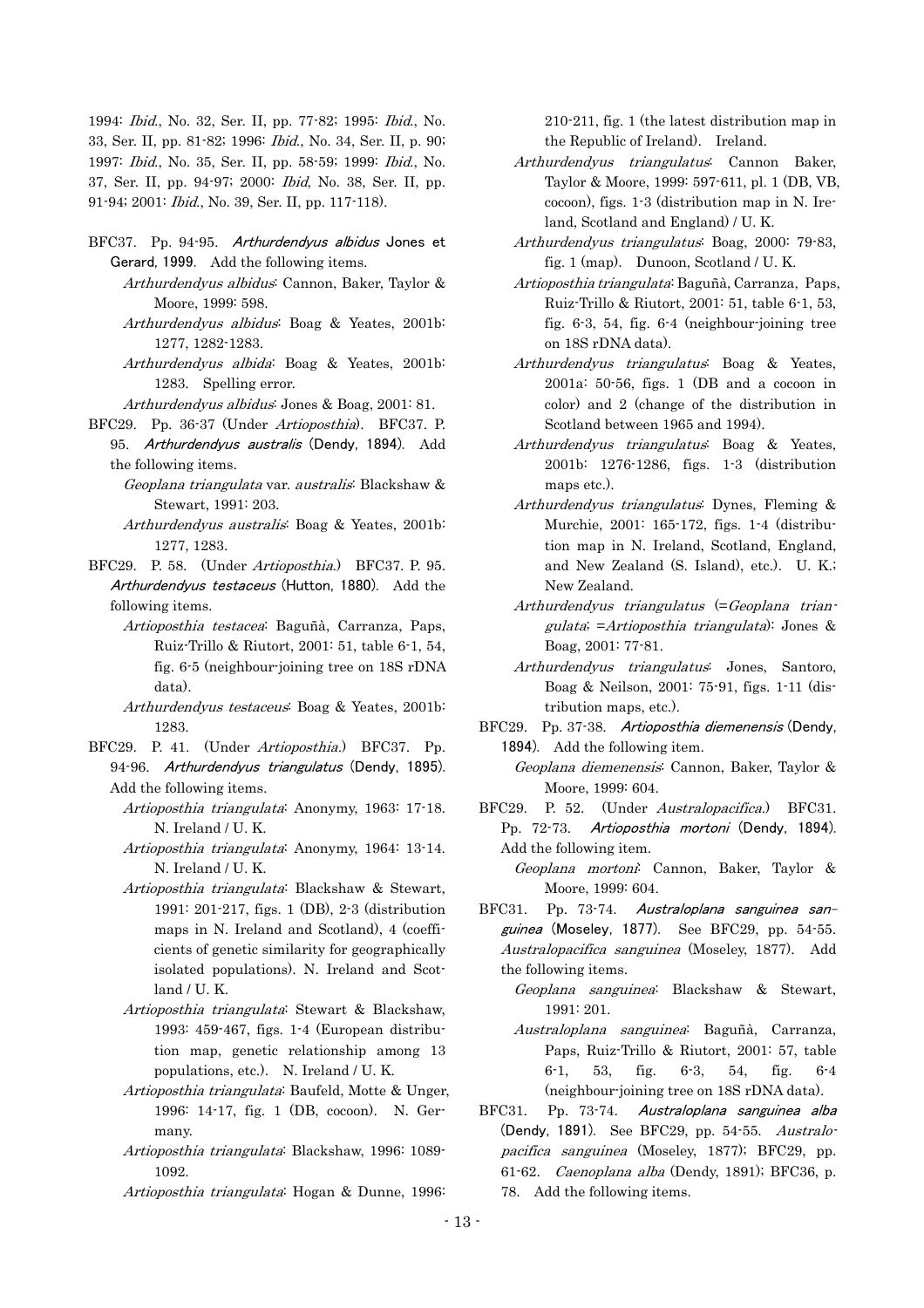- Australoplana sanguinea (Moseley) var. alba sensu Jones (1981a): Cannon, Baker, Taylor & Moore, 1999: 598.
- Australoplana sanguinea alba: Boag & Yeates, 2001b: 1277, 1280, 1283.
	- Australoplana sanguinea alba: Jones & Boag, 2001: 81.
- BFC29. Pp. 62-63. Caenoplana coerulea Moseley,
	- 1877. See BFC31, 74. Caenoplana coerulea Moseley, 1877. Add the following items.
		- Caenoplana coerulea: Cannon, Baker, Taylor & Moore, 1999: 598.
		- Caenoplana caerulea: Baguñà, Carranza, Paps, Ruiz-Trillo & Riutort, 2001: 51, table 6-1, 53, fig. 6-3, 54, fig. 6-4 (neighbour-joining tree based on 18S rDNA data). Spelling error. Note. The specific name is coerulea, not "caerulea".
		- Caenoplana coerulea: Boag & Yeates, 2001b: 1277.
- BFC29. P. 69. Endeavouria septemlineata (Hyman, 1939). Add the following item.
	- Geoplana septemlineata: Blackshaw & Stewart, 1991: 209, 212.
- BFC29. P. 79. Kontikia andersoni Jones, 1981. Add the following items.

 Kontikia andersoni: Blackshaw & Stewart, 1991: 201.

 Kontikia andersoni: Cannon, Baker, Taylor & Moore, 1999: 597.

Kontikia andersoni: Boag & Yeates, 2001: 1277.

- BFC29. P. 84. Kontikia ventrolineata (Dendy, 1892). Add the following item.
	- Kontikia ventrolineata: Boag & Yeates, 2001b: 1277.
- BFC29. Pp. 85-87. Newzealandia graffii (Dendy, 1895). Add the following item.
	- Pelmatoplana graffi: Blackshaw & Stewart, 1991: 209.
- BFC29. P. 44. (Under *Australopacifica*.) BFC31. P. 76. Parakontikia coxii (Fletcher et Hamilton, 1888). Add the following items.
	- Caenoplana coxii: Cannon, Baker, Taylor & Moore, 1999: 597.
	- Australopacifica coxii: Boag & Yeates, 2001b: 1277.
- BFC29. Pp. 57-58. (Under *Australopacifica*.) BFC31. P. 77. Tasmanoplana tasmaniana (Darwin, 1844). Add the following item.
	- Geoplana tasmaniana: Cannon, Baker, Taylor & Moore, 1999: 604.

UNDESCRIBED GEOPLANIDAE (Caenoplaninae) SPE-CIES (1991: BFC29, pp. 95-96; 1994: BFC32, p. 82; 1997: BFC35, p. 59; 1998: BFC36, p. 78; 2000: BFC38, pp. 94-95; 2001: BFC39, p. 118.)

Artioposthia sp. in Baguñà et al., 2001.

 Artioposthia sp.: Baguñà, Carranza, Paps, Ruiz-Trillo & Riutort, 2001: 51, table 6-1, 54, fig. 6-4 (neighbour-joining tree on 18S rDNA data).

## REFERENCES FOR PART II

ANONYMY, 1963. Advisory work. In: Annual Progress Report on Research and Technical Work 1963, pp. 17-18. The Ministry of Agriculture, Government of Northern Ireland. Belfast. 1964. Do. Ibid., 1964, pp. 13-14. The Ministry of Agriculture, Government of North Ireland. Belfast.

BAGUÑÀ, J., CARRANZA, S., PAPS, J., RUIZ-TRILLO, I. & RIUTORT, M., 2001. Molecular taxonomy and phylogeny of the Tricladida. In: Littlewood, T. L. & Bray, R. A. (eds.), Interrelationships of the Platyhelminthes, pp.: 49-56. Taylor & Francis, London.

BAUFELD, P. VON, MOTTE, G. & UNGER, J.-G., 1996. Nachrichtenbl. Deut. Pflanzenschutzd., 48 (1): 14-17.

BLACKSHAW, R. P., 1996. Control options for the New Zealand flatworm. Brighton CROP Protect. Conference - Pests & Diseases - 1996, pp. 1089-1094.

BLACKSHAW, R. P. & STEWART, V., 1991. Artioposthia triangulata (Dendy, 1894), a predatory terrestrial planarian and its potential impact on lumbricid earthworms. Agric. Zool. Rev., 5: 201-219.

BOAG, B., 2000. The impact of the New Zealand flatworm on earthworms and moles in agricultural land in western Scotland. Aspects Appl. Biol. 62 (Farming systems for the new Millennium): 79-84.

BOAG, B. & YEATES, G. W., 2001a. An unwelcome visitor. The New Zealand flatworm and its relatives. Royal Caledonian Horticultural Soc., The Caledonian Gardener (Spring Flower Show 2001, Sat. 31 Mar. & Sun. 1 Apr. 2001 at the Caledonian Hall, Edinburgh), pp. 49-56. 2001b. The potential impact of the New Zealand flatworm, a predator of earthworms, in Western Europe. Ecol. Appl., 11 (5): 1276- 1286.

CANNON, R. J., BAKER, R. H., TAYLOR, M. & MOORE, J. P., 1999. A review of the status of the New Zealand flatworm in the UK. Ann. Appl. Biol., 135: 597-614.

CARBAYO, F. & LEAL-ZANCHET, A. M., 2001. A new species of terrestrial planarian (Platyhelminthes: Tricladida: Terricola) from South Brazil. Brazil. Jour. Biol., 61 (3): 437-447.

DYNES, C., FLEMING, C. C. & MURCHIE, A. K.,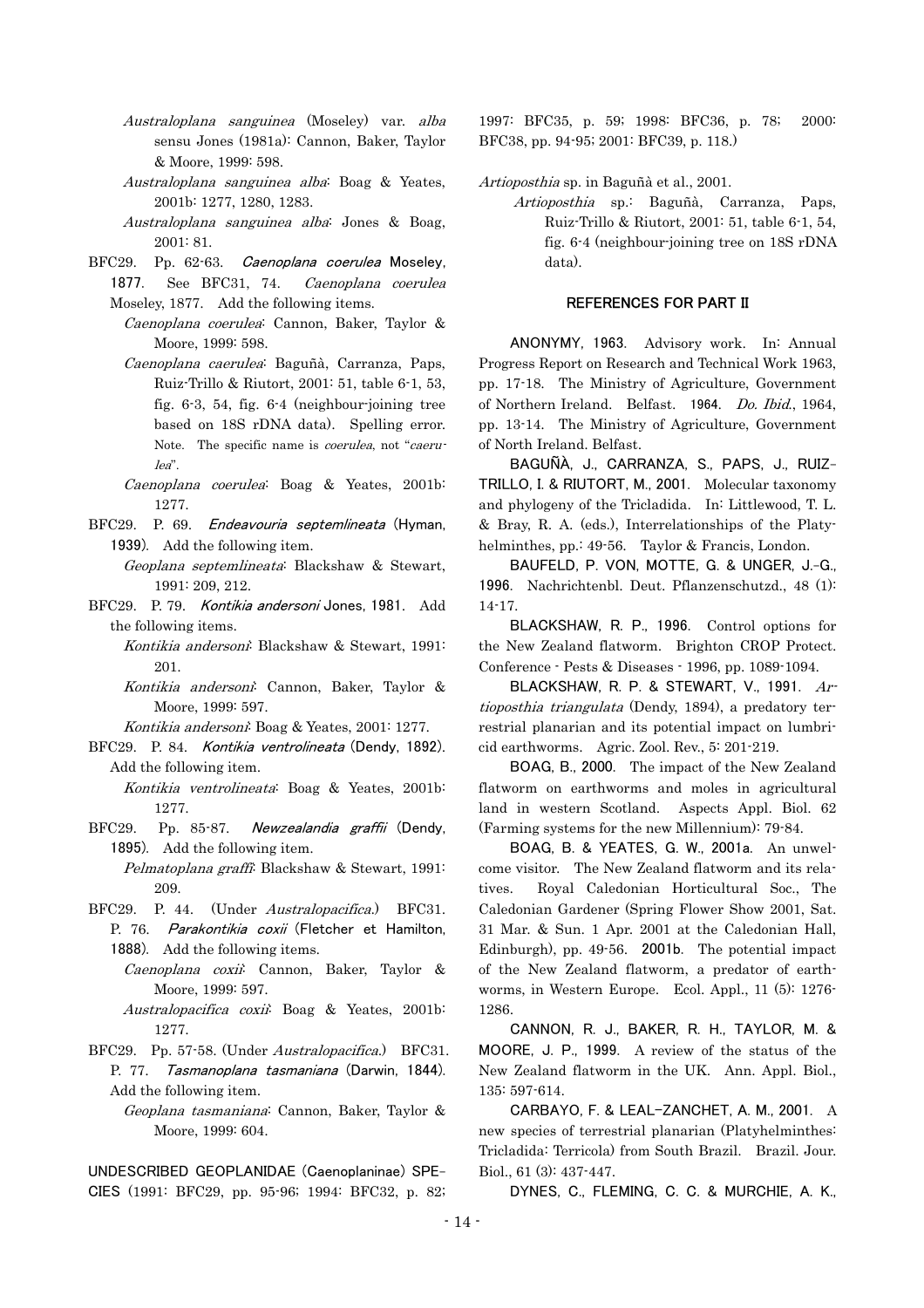2001. Genetic variation in native and introduced populations of the 'New Zealand flatworm', Arthurdendyus triangulatus. Ann. Appl. Biol., 139: 165-174.

GUNJI, S., 2002. Platyhelminthes-Turbellaria. In: Chiba-ken Shiryô-Kenkyû-Zaidan (ed.), 'Chiba-ken no Shizenshi' (The Nature in Chiba Prefecture), pp. 180-186, 311. Mitsubishi-Denki Documentex, Chiba. (In Japanese.)

gulata (Dendy) in the Republic of Ireland. Ir. Nat. HOGAN, R. N. & DUNNE, R., 1996. The distribution of the New Zealand flatworm Artioposthia trian-Jour., 25 (6): 210-212.

JONES, H. D. & BOAG, B., 2001. The invasion of New Zealand flatworms. Glasgow Naturalist, 23, Suppl.: 77-83.

JONES, H. D., SANTORO, G., BOAG, B. & NEIL-SON, R., 2001. The diversity of earthworms in 2000 Scottish fields and the possible effect of New Zealand land flatworms (Arthurdendyus triangulatus) on earthworm. Ann. Appl. Biol., 139: 75-92.

KAWAKATSU, M., OGREN, R. E., FROEHLICH, E. M. & SASAKI, G.-Y., 2001. See 'References for Part I'.

KITAMOTO, H., 2001. Bipalium nobile found in the vicinities of Kôbe, Japan. Rep. Hyogo Pref. Inst. Public Health, (33): 2nd page. (In Japanese.)

KUBOTA, S., 2001. Animals dropped in a drainage ditch at the Shinjô Park in Tanabe City, Wakayama Prefecture, Japan. Kuroshio, (20): 21-22. (In Japanese.)

NIHON KEIZAI SHINBUN (The Nihon-Keizai), 2001. Tôkyô becomes warm: A fair number of SE Asian organisms are now naturalized in this Megalopolis (land planarians, anopheles, subtropical jellyfishes, etc.). November 25 (Sunday), 2001.

PATRA, B. C. & ADITYA, A. K., 2001. Circular form of regeneration in an unidentified species of land planarians, Bipalium sp. Indian Jour. Exper. Biol., 39 (5): 496-499.

STEWART, V. I. & BLACKSHAW, R. P., 1993. Genetic variation in populations of the terrestrial planarian Artioposthia triangulata (Dendy), and evidence for passive dispersal in Northern Ireland. Ann. Appl. Biol., 123: 459-468.

TAKAHASHI, K., 2000. Observation and experiments of planarians. Okayama-ken Kôtôgakkô Kyôiku-kenkyûkai Rikabukai Kaishi, (50): 34-38. (In Japanese.)

TAKAZUMA, M., 2001. Kuroiro-kôgaibiru. Ôsaka Shizen-kankyô Hozen Kyôkai, Toshi-to-Shizen, (309): 11. (In Japanese.)

The following papers on land planarians do not include species names.

MURAYAMA, H., 2002. A webpage of abstracts on land planarians published in the Shibukitsubo (Bulletin of the Niigata Shell Club). Shibukitsubo, (23): 28. (In Japanese.)

http://www.ct.sakura.ne.jp/~gen-yu/lp/

shibukitsubo/lp.html

http://www.ct.sakura.ne.jp/~gen-yu/lp/

shibukitsubo/lp.pdf

Note. The species mentioned in 5 original papers published in Shibukitsubo (1998-2001) are: Bipalium fuscatum?, Bipalium nobile, Bipalium sp. from Vladivostok, Bipalium kewense, and Bipalium multilineatum.

SHIRASAWA, Y., YOSHIHAMA, I., SEO, N. & FU-RUTA, E., 2001. Comparative studies on the epidermal mucous cells in several terrestrial animals. Zool. Sci., Tôkyô, 18-Suppl.:41.

\*\*\*\*\*\*\*\*\*\*\*\*\*\*\*\*\*\*\*\*